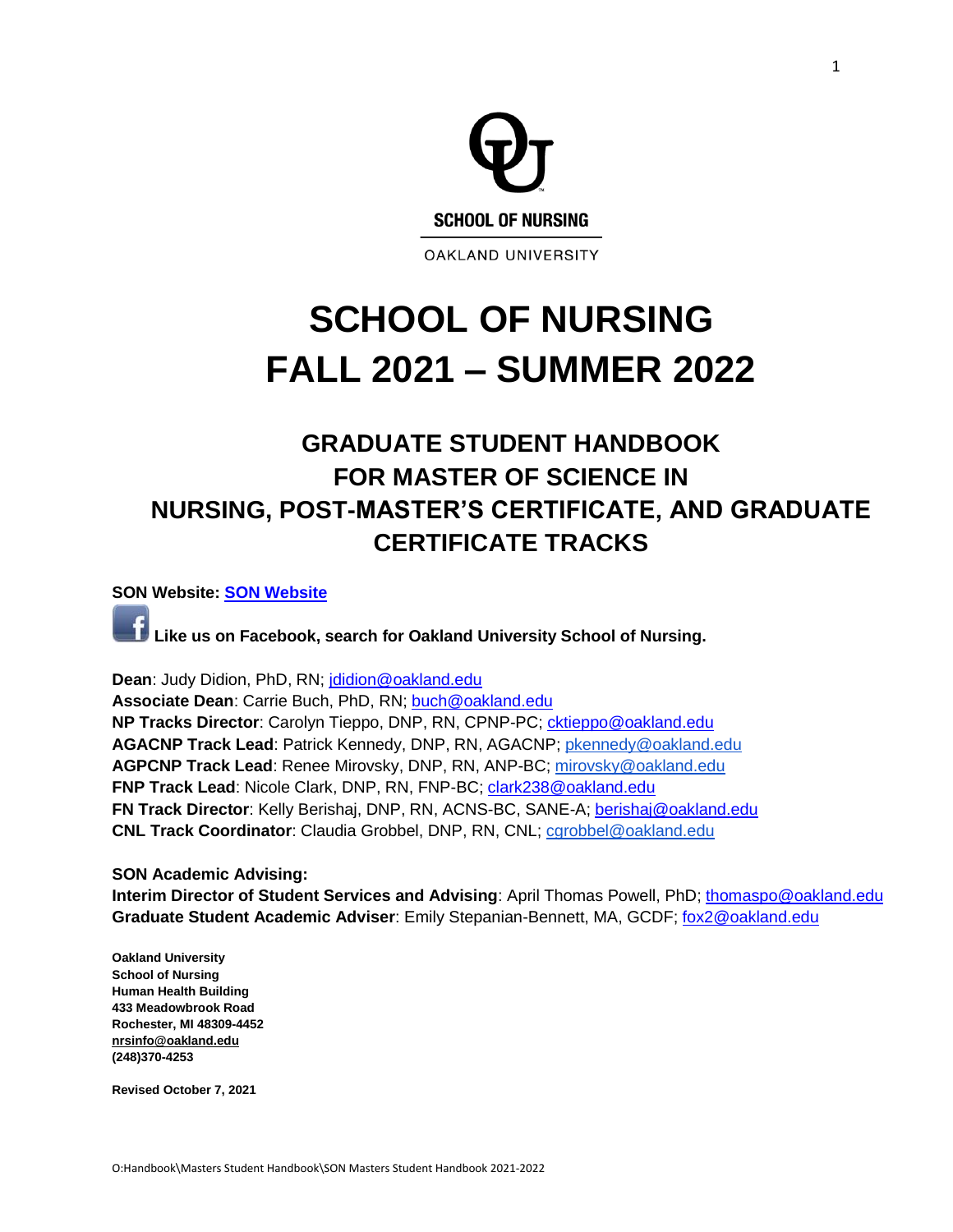#### <span id="page-1-0"></span>**GLOSSARY**

| AACN            | American Association of Colleges of Nursing                     |  |  |
|-----------------|-----------------------------------------------------------------|--|--|
| <b>ACEMAPP</b>  | Alliance for Clinical Experience Matching and Placement Program |  |  |
| <b>AGNP</b>     | <b>Adult-Gerontology Nurse Practitioner</b>                     |  |  |
| <b>ANA</b>      | <b>American Nurses Association</b>                              |  |  |
| <b>APA</b>      | American Psychological Association                              |  |  |
| <b>APRN</b>     | <b>Advanced Practice Registered Nurse</b>                       |  |  |
| <b>ASD</b>      | <b>Accelerated Second Degree</b>                                |  |  |
| ATI             | Assessment Technologies Institute                               |  |  |
| <b>BLS</b>      | <b>Basic Life Support</b>                                       |  |  |
| <b>BSN</b>      | Bachelors of Science in Nursing                                 |  |  |
| <b>CCNE</b>     | <b>Commission on Collegiate Nursing Education</b>               |  |  |
| <b>CNP</b>      | <b>Certified Nurse Practitioner</b>                             |  |  |
| <b>CNS</b>      | <b>Clinical Nurse Specialist</b>                                |  |  |
| <b>COA</b>      | <b>Council on Accreditation</b>                                 |  |  |
| <b>CRNA</b>     | <b>Certified Registered Nurse Anesthetist</b>                   |  |  |
| <b>DNP</b>      | Doctor of Nursing Practice                                      |  |  |
| <b>FNP</b>      | <b>Family Nurse Practitioner</b>                                |  |  |
| <b>FOR</b>      | <b>Faculty of Record</b>                                        |  |  |
| <b>IRB</b>      | <b>Institutional Review Board</b>                               |  |  |
| <b>MAE</b>      | <b>Medication Administration Examination</b>                    |  |  |
| <b>MARC</b>     | <b>Medication Administration Remediation Course</b>             |  |  |
| <b>MSN</b>      | Master of Science in Nursing                                    |  |  |
| <b>NCLEX-RN</b> | National Council Licensure Examination-Registered Nurse         |  |  |
| <b>OC</b>       | <b>Oakland Center</b>                                           |  |  |
| OU              | <b>Oakland University</b>                                       |  |  |
| <b>PhD</b>      | Doctor of Philosophy                                            |  |  |
| <b>POE</b>      | Petition of Exception                                           |  |  |
| <b>POS</b>      | Plan of Study                                                   |  |  |
| <b>RN</b>       | <b>Registered Nurse</b>                                         |  |  |
| RN-BSN          | <b>BSN</b><br>Degree Completion Sequence for Registered Nurses  |  |  |
| SON             | <b>School of Nursing</b>                                        |  |  |

NOTICE: All data in this Undergraduate Student Handbook reflects information as it was available at the publication date. The reader should take notice that while every effort is made to ensure the accuracy of the information provided in the Undergraduate Student Handbook, Oakland University reserves the right, in its exclusive and absolute discretion, to make changes to the Undergraduate Student Handbook at any time without prior notice. Oakland University provides the information in the Undergraduate Student Handbook solely for the convenience of the reader and expressly disclaims any obligations which may otherwise be stated, implied or inferred. This Undergraduate Student Handbook, in its entirety or in its component parts, is not a contract and cannot be utilized, construed or relied upon as a contract.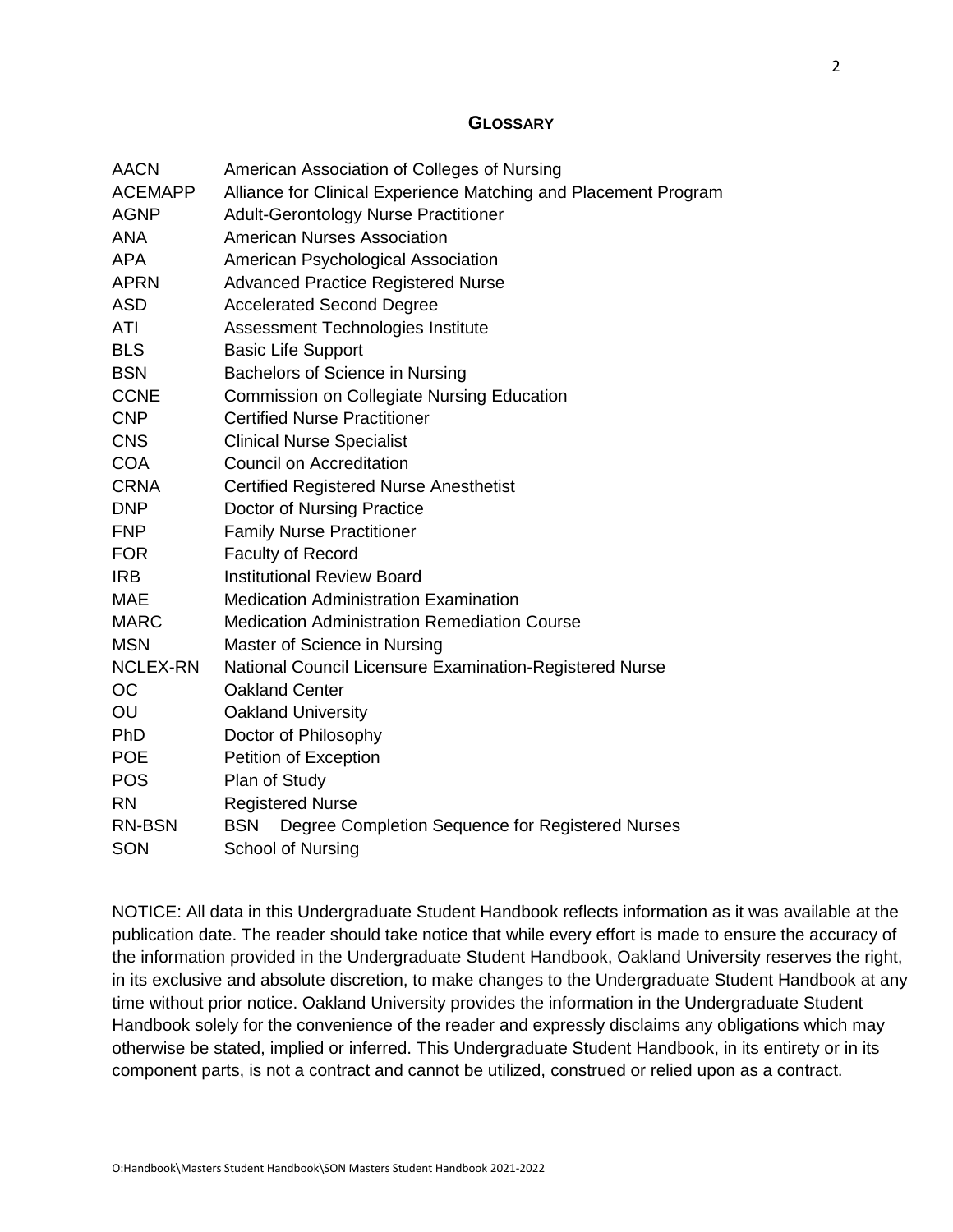

<span id="page-2-0"></span>Dear Student:

Welcome to the School of Nursing! I am delighted that you have chosen Oakland University School of Nursing to pursue your Master in Science. You and your classmates are a select group of well-qualified students. We are excited that you have chosen to be part of the MSN program here at Oakland University.

The faculty have worked diligently to build an MSN program that is innovative and provides you the foundational tools to prepare you for advanced nursing practice and leadership. I look forward to beginning to build relationships with the faculty and your peers as you embark on your graduate education journey. These are opportunities for lasting relationships and the support for your success.

We have developed this handbook so you will have easy access to School of Nursing policies and procedures that are important for your successful progression through the MSN program. Please feel free to meet with the SON graduate academic adviser, the Graduate Director, or the School of Nursing faculty for assistance with academic planning or matters outlined in this handbook.

Best wishes for a satisfying and challenging academic experience at the Oakland University School of Nursing.

Sincerely,

Judy Didion, PhD, RN Dean and Professor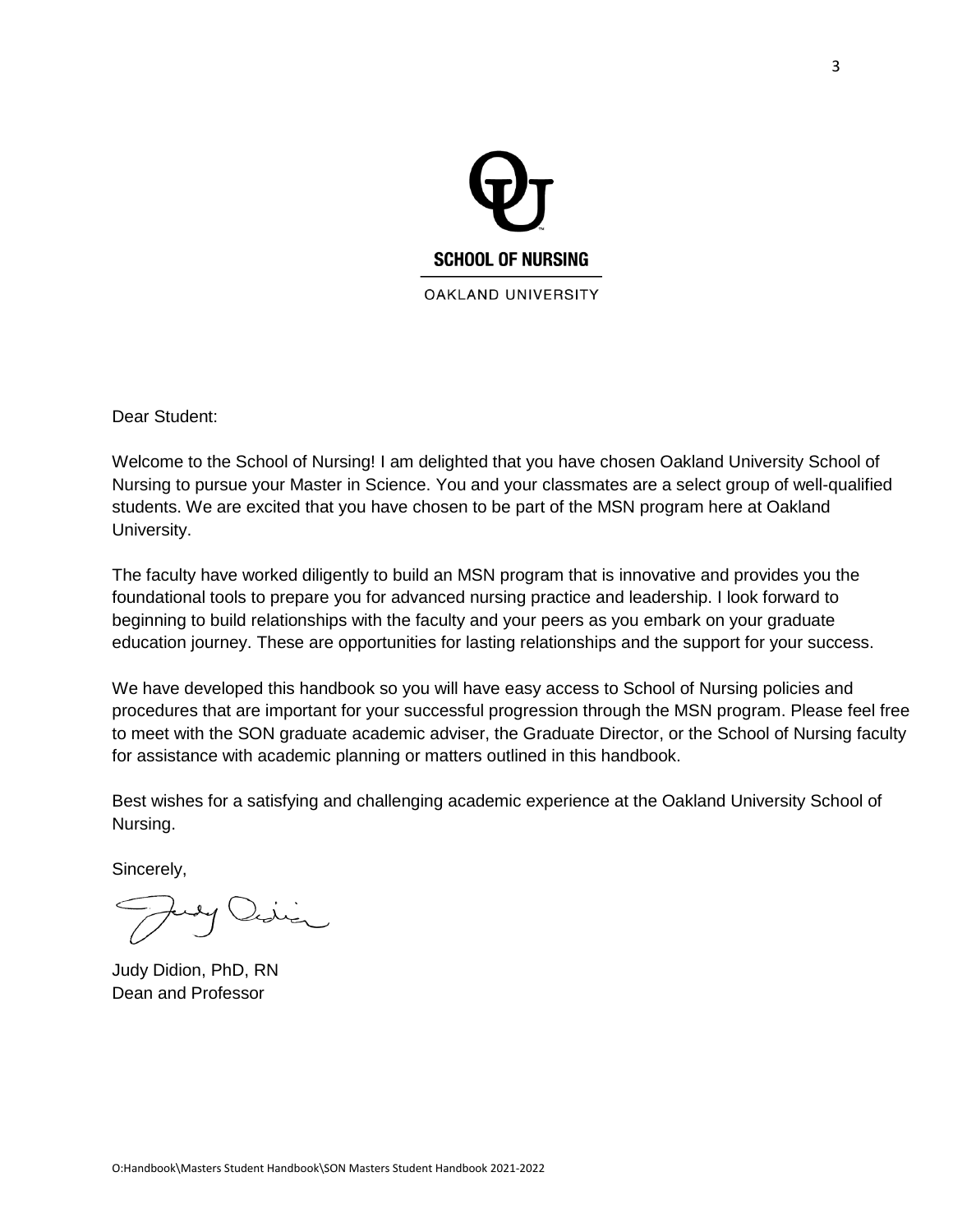## **TABLE OF CONTENTS**

<span id="page-3-0"></span>

| Glossary                                                    | 2  |
|-------------------------------------------------------------|----|
| <b>Welcome Letter from Dean</b>                             | 3  |
| <b>Table of Contents</b>                                    | 4  |
| Overview of the School of Nursing                           | 6  |
| <b>School of Nursing Mission</b>                            | 6  |
| <b>School of Nursing Vision</b>                             | 6  |
| School of Nursing Philosophy                                | 6  |
| Master of Science in Nursing Program Outcomes               | 7  |
| Accreditations                                              | 7  |
| The Essentials of Master's Education in Nursing             | 8  |
| <b>Professional Organizations</b>                           | 8  |
| <b>Student Resources</b>                                    | 9  |
| <b>Course Materials</b>                                     | 11 |
| Curriculum                                                  | 11 |
| Overview of the MSN Curriculum                              | 11 |
| Overview of Post-MSN Certificate Curriculum                 | 12 |
| Overview of Graduate Certificate Curriculum                 | 12 |
| Academic Plan of Study - MSN/Post-MSN Certificate/GC Tracks | 12 |
| GAP Analysis for Post-Master's Certificate for NP Students  | 12 |
| Components of the MSN Curriculum                            | 13 |
| Components of the Post-Masters Certificate and              | 13 |
| <b>Graduate Certificate Curriculum</b>                      | 13 |
| <b>Guidelines for Clinical Courses</b>                      | 13 |
| <b>Clinical Requirements</b>                                | 14 |
| <b>Admission Clinical Requirements</b>                      | 14 |
| <b>Ongoing Clinical Requirements</b>                        | 15 |
| Criminal Background Check and Urine Drug Screen Policy      | 15 |
| <b>Procedure for Graduate Clinical Rotations</b>            | 17 |
| Recommended Safety Guidelines for Clinical Experiences      | 18 |
| <b>NP Clinical Information</b>                              | 19 |
| Guidelines for Completing the Graduate Project Sequence     | 21 |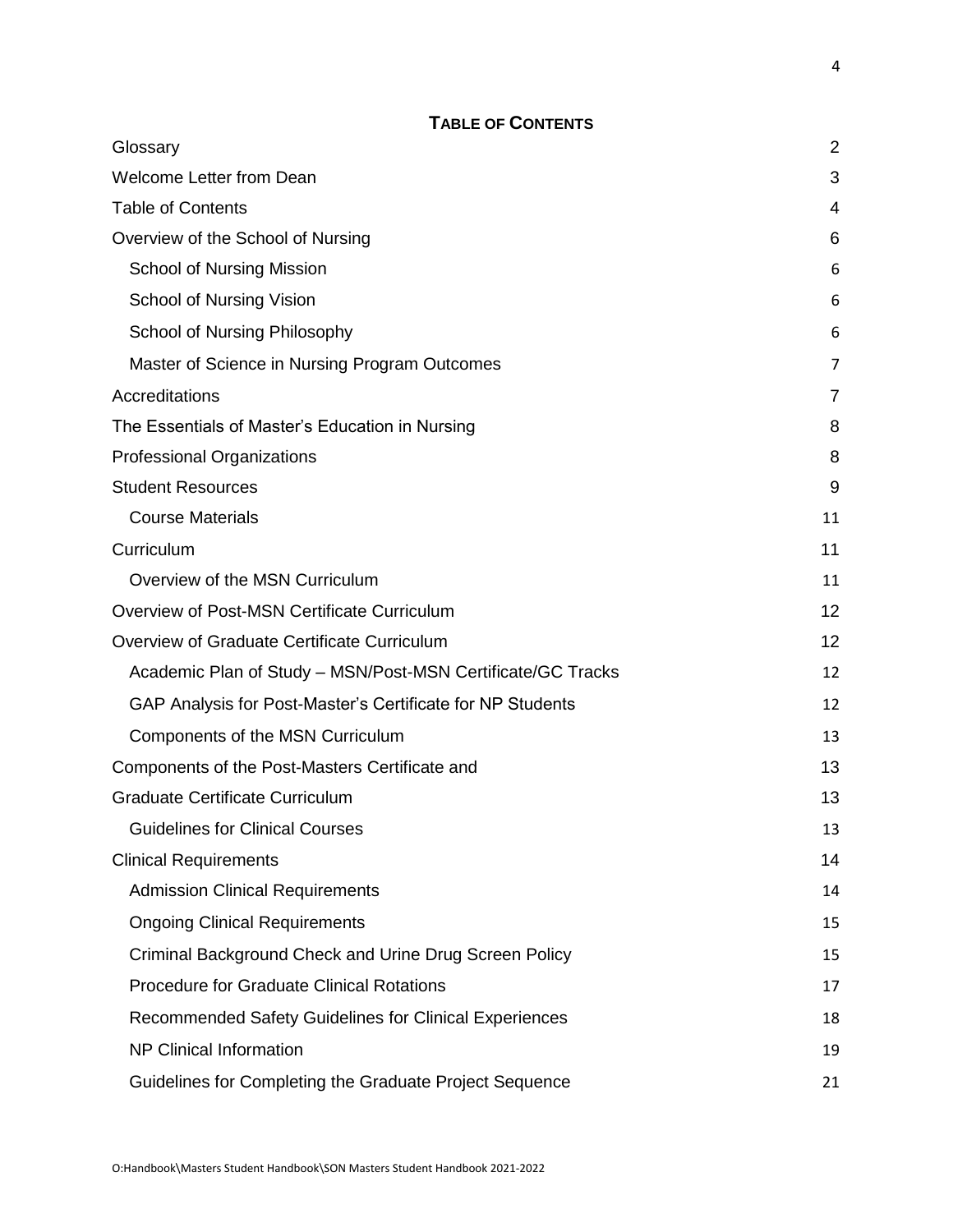| Overview of the Process                                                 | 21 |
|-------------------------------------------------------------------------|----|
| <b>Academic Program Policies</b>                                        | 22 |
| <b>Core Performance Standards</b>                                       | 22 |
| <b>Student Expectations</b>                                             | 23 |
| <b>ANA Code of Ethics for Nurses</b>                                    | 23 |
| Media Policy                                                            | 24 |
| <b>OU Judicial Process</b>                                              | 24 |
| Oakland University Formal Complaint/Incident Report Process             | 24 |
| University Graduate Transfer Credit Policy                              | 25 |
| <b>Independent Study Option</b>                                         | 25 |
| Petition of Exception to an Academic Policy or Requirement              | 26 |
| Course Waiver/Substitution for a Graduate Program Requirement           | 26 |
| Family Educational Rights and Privacy Act (FERPA)                       | 26 |
| <b>Withdrawal Policy</b>                                                | 27 |
| Leave of Absence Policy                                                 | 27 |
| Policies and Procedures for Progression, Retention, and                 |    |
| Dismissal in the SON Graduate Program                                   | 27 |
| Minimum Requirements for Continuing in the Graduate Programs of the SON | 27 |
| Resolution of an Issue with the Evaluation/Grading Process              | 28 |
| <b>Grievance Procedure</b>                                              | 28 |
| Procedure to Appeal a Dismissal from a SON Graduate Track               | 30 |
| Apply to Graduate                                                       | 31 |
| <b>Graduation and Commencement</b>                                      | 31 |
| School of Nursing Grade Conversion Scale                                | 31 |
| Appendix A: Graduate Project (GP) Approval Form                         | 32 |
| Appendix B: Graduate Project Sequence                                   | 33 |
| Appendix C: Sample Title Page                                           | 35 |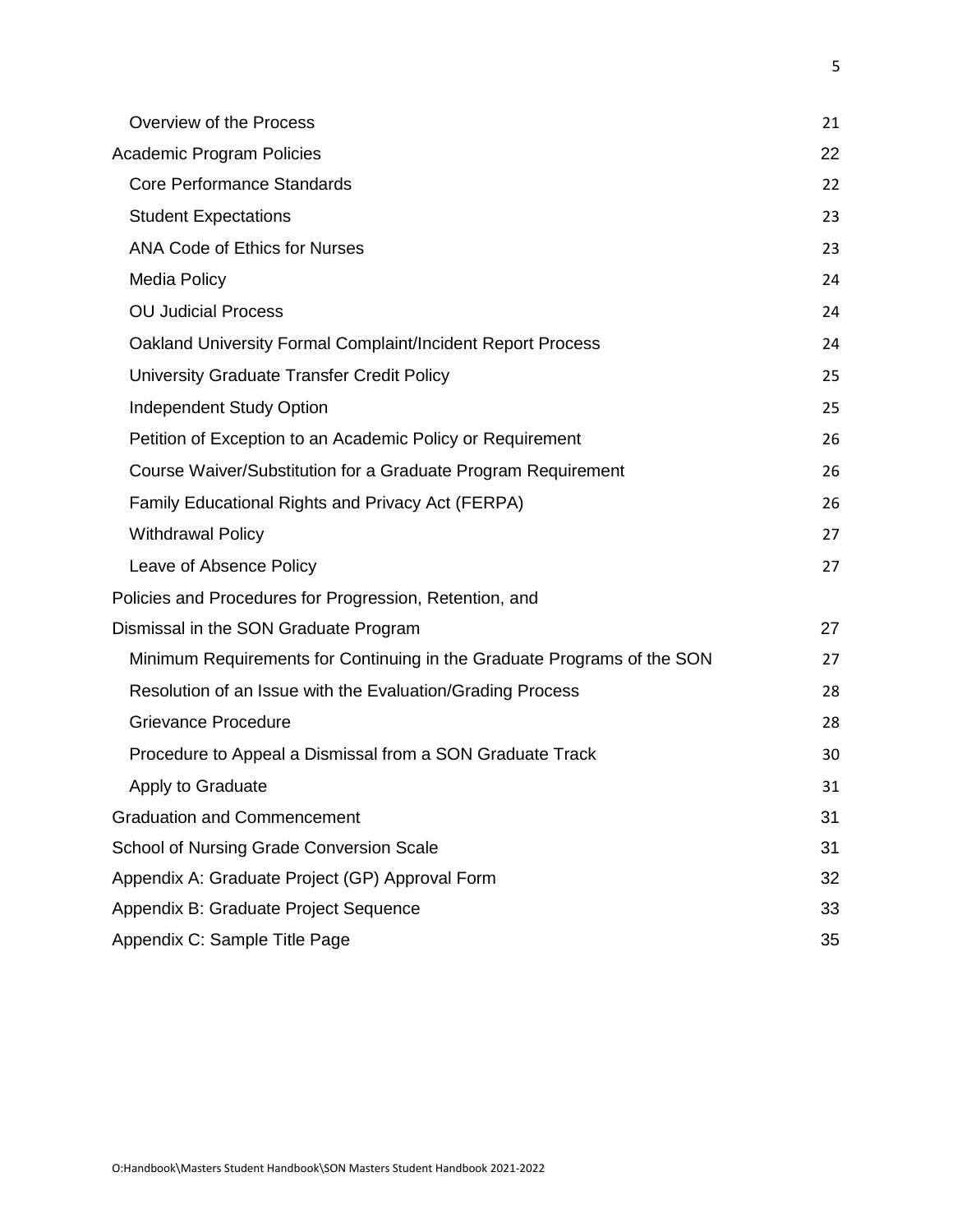## **OVERVIEW OF THE SCHOOL OF NURSING SCHOOL OF NURSING MISSION**

*Approved by the SON Faculty Assembly on April 24, 2014*

<span id="page-5-1"></span><span id="page-5-0"></span>The mission of OU SON is to prepare transformational leaders committed to caring and using the best evidence in nursing practice, education, and research to optimize the health of the public in a diverse ever-changing global society.

#### **SCHOOL OF NURSING VISION**

*Approved by the SON Faculty Assembly on April 24, 2014*

<span id="page-5-2"></span>The faculty and graduates of OU SON will be recognized as transformational leaders, caring practitioners, and scholars who optimize the health and well-being of a diverse global society.

#### **SCHOOL OF NURSING PHILOSOPHY**

*Approved by the SON Faculty Assembly on February 18, 2016*

<span id="page-5-3"></span>The Oakland University SON *Philosophy of Nursing Education* is informed by insights into the empirical, aesthetic, ethical, and personal ways of knowing that undergird nursing as a practice discipline, the position that nursing holds in society, and the relationship that exists between the SON and OU. Nursing's disciplinary domain has both a scientific and professional practice component. Nursing science discovers, develops, synthesizes, validates, and brings order to the theoretical and practical knowledge that informs the professional practice of nursing. Professional nursing care of individuals, families, and communities is a social mandate that carries with it the responsibility to educate nurses qualified to fulfill the professional role and uphold standards of the profession.

The faculty of the SON believes that nursing education:

- Requires innovative approaches in order to prepare professional nurses now and in the future to address the health care needs of individuals, families, and communities through patient-centered nursing care, teamwork, and collaboration, communication, and information technology.
- Has a foundation in the arts and sciences of liberal education, which is needed to ground nursing in the complexity of the human experience.
- Prepares students to recognize, understand, and work with nursing phenomena and to understand the results of these efforts in relation to human values including life, justice, personal freedom, health, and well-being.
- Prepares students to use empirical knowledge as a guide for judgment, decision-making, and the provision of quality and safe professional nursing practice.
- Prepares students across all curriculum levels to learn, work, and live productively in everchanging national and international societies.

The faculty of the SON also believes that:

- Students learn best when challenged by educational experiences that are salient and incorporate real-life situations and issues related to systems-based practice.
- Diversity among faculty, students, and members of national and international societies enriches the educational experience.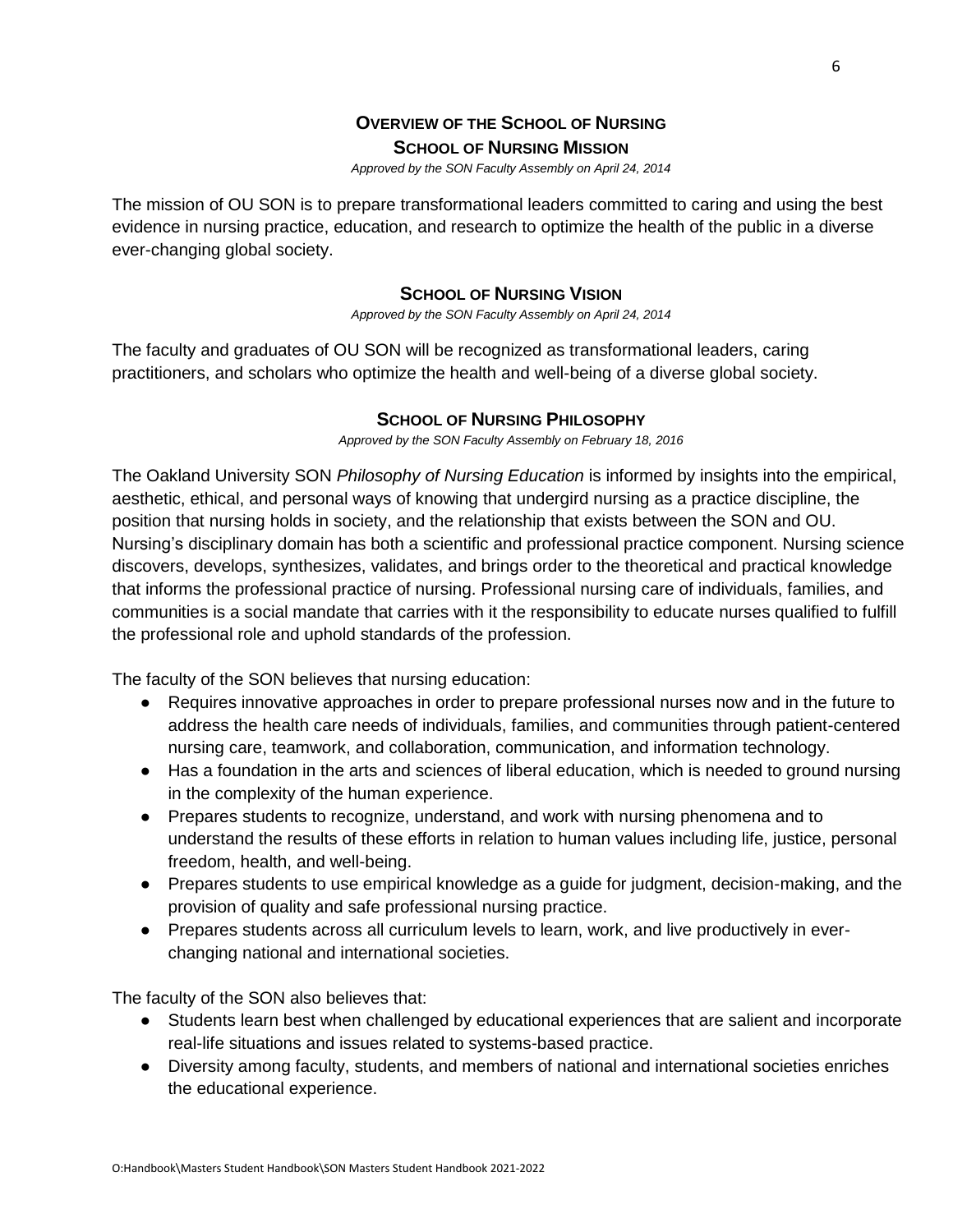- A commitment to life-long learning is essential to the professional development of nurses, the health of national and international societies, and the growth of the discipline.
- Faculty members are responsible for determining what is to be learned and how that learning can be assessed, evaluated, and enhanced.

#### **MASTER OF SCIENCE IN NURSING PROGRAM OUTCOMES**

*Approved by School of Nursing Faculty Assembly March 16, 2015*

<span id="page-6-0"></span>Building on the foundation of the Bachelor of Science in Nursing, the Master of Science in Nursing (MSN) program will prepare graduates as transformational leaders with advanced nursing knowledge and practice expertise for optimizing health outcomes. (Essential IX)

The MSN program prepares graduates to:

- 1. Integrate theories and scientific findings from nursing, biopsychosocial fields, genetics, public health, and organizational sciences using translational processes to improve evidence-based nursing practice across diverse settings. (Essentials I & IV, VIII, IX)
- 2. Describe concepts from organizational leadership, systems leadership, and information technology in the promotion of quality improvement and safety. (Essentials II, III, V, IX)
- 3. Synthesize requisite knowledge of legal and regulatory processes, health policy, ethics, and advocacy to improve health outcomes of diverse populations at the organizational, local, state, and federal level. (Essentials IV, VI, VIII, IX)
- 4. Formulate intra/interprofessional collaborative strategies integral to the design and delivery of evidence-based health promotion and disease prevention interventions to improve health outcomes in individuals, families, communities, and populations. (Essentials IV, VII, VIII, IX)
- **5.** Integrate professional standards and guidelines in the provision of nursing practice in a specialty area. (Essentials IX)

#### **ACCREDITATIONS**

<span id="page-6-1"></span>OU maintains regional accreditation with the HLC and specialized program accreditation in OU's College and professional schools.

The baccalaureate degree in nursing, master's degree in nursing, Doctor of Nursing Practice, and postgraduate APRN certificate programs at Oakland University are accredited by the Commission on Collegiate Nursing Education. [\(http://www.ccneaccreditation.org\)](http://www.ccneaccreditation.org/).

The Oakland University-Beaumont Graduate Program of Nurse Anesthesia is accredited by the Council on Accreditation of Nurse Anesthesia Programs (COA). The program's next review by the COA is scheduled for October 2022. Visit [http://coacrna.org](http://coacrna.org/) or contact the COA directly at 847-655-1160 or via 222 S. Prospect Ave. Park Ridge, IL 60068-4001.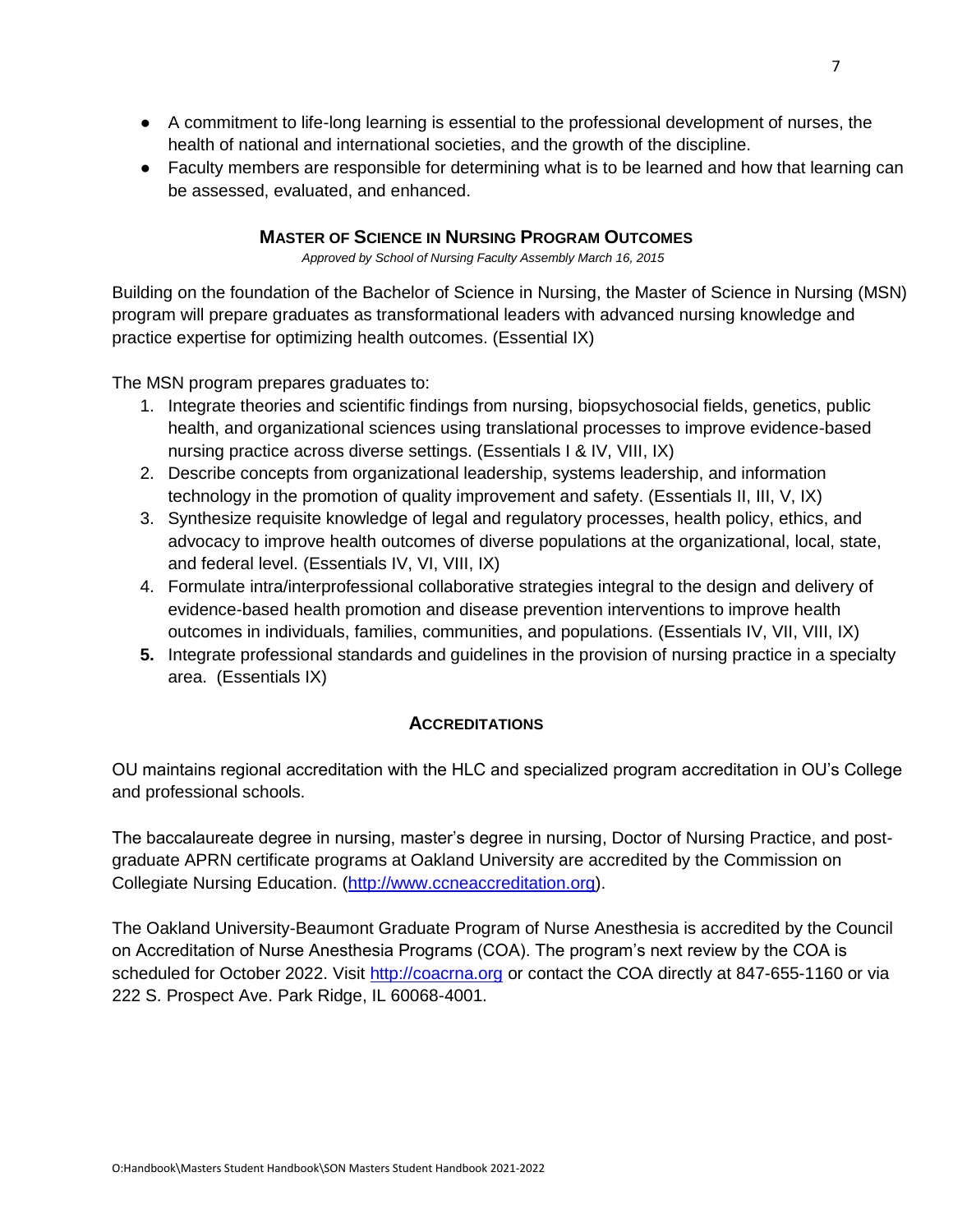## **THE ESSENTIALS OF MASTER'S EDUCATION IN NURSING**

<span id="page-7-0"></span>*The Essentials of Master's Education in Nursing* (American Association of Colleges of Nursing [AACN], 2011) are the guiding framework for the SON Graduate program.

*The Essentials of Master's Education in Nursing* (AACN, 2011) are:

- I. Background for Practice from Sciences and Humanities
- II. Organizational and Systems Leadership
- III. Quality Improvement and Safety
- IV. Translating and Integrating Scholarship into Practice
- V. Informatics and Healthcare Technologies
- VI. Health Policy and Advocacy
- VII. Interprofessional Collaboration for Improving Patient and Population Health Outcomes
- VIII. Clinical Prevention and Population Health for Improving Health
- <span id="page-7-1"></span>IX. Master's-Level Nursing Practice

## **PROFESSIONAL ORGANIZATIONS**

#### **The American Association of Colleges of Nursing (AACN)**

OU is a member of the AACN, the national voice for baccalaureate and graduate-degree nursing education. A unique asset for the nation, AACN serves the public interest by providing standards and resources, and by fostering innovation to advance professional nursing education, research, and practice.

#### **The American Organization of Nurse Leaders (AONL)**

As the national professional organization of more than 10,000 nurse leaders, the American Organization for Nursing Leadership (AONL) is the voice of nursing leadership. Previously known as the American Organization for Nurse Executives (AONE), the organization changed its name in 2019 to better align with its core mission and vision. More information can be found at [www.aonl.org](http://www.aonl.org/)

#### **The Clinical Nurse Leader Association (CNL)**

The Clinical Nurse Leader Association is to provide a forum for members in all practice settings to collaborate, collect data, publish results, network, promote high standards of practice, maintain a professional presence and stay abreast of issues affecting their practice. More information can be found at [www.cnlassociation.org](http://www.cnlassociation.org/)

#### **Michigan Council of Nurse Practitioners (MICNP)**

The Michigan Council of Nurse Practitioners is as member-driven organization developed to promote a healthy Michigan through: advocating for excellence in NP practice, education and research; shaping the future of health care through advancing health policy; ensuring the ability of NPs to practice to the full extent of their education; and building a positive image of the NP role as a leader in the state and national health care community.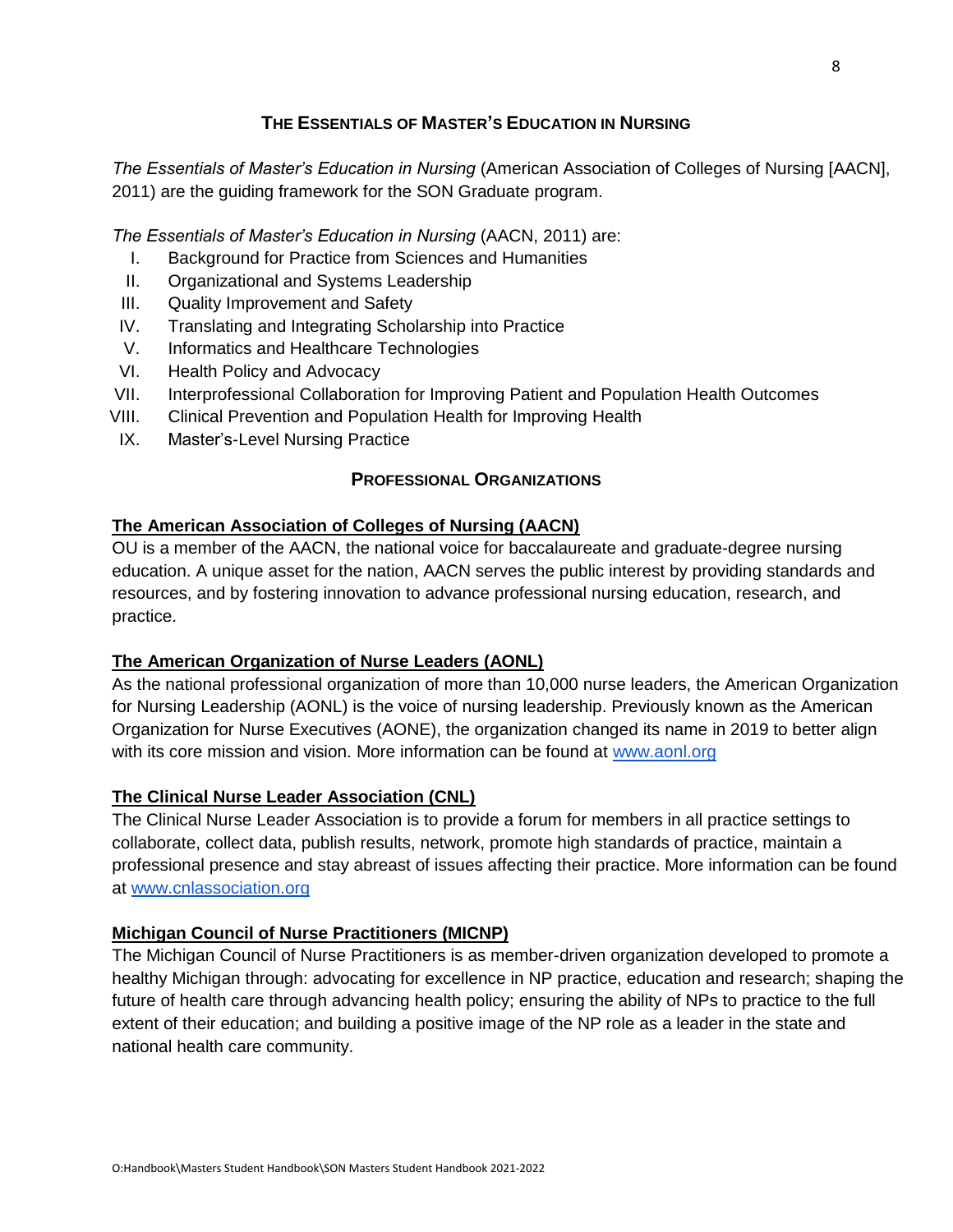#### **Michigan Council of Nurse Practitioners- Oakland University Student Chapter (MICNP-OU)**

The Michigan Council of Nurse Practitioners is the only NP organization in the state to represent all specialties within the nurse practitioner community. Oakland University has one of only three student-led chapters in the state of Michigan. These forward-thinking leaders were instrumental in providing the basis for both stability and growth of the organization.

#### **Michigan Great Lakes Chapter of the International Association of Forensic Nurses (MGLIAFN)**

The Michigan Great Lakes Chapter of the International Association of Forensic Nurses (MGLIAFN) is a statewide association representing forensic nurses and students. This organization is critical to education, scholarship, and practice as well as the growth of forensic nursing as a specialty locally, regionally, and nationally.

#### **Michigan Organization of Nurse Leaders (MONL)**

The Michigan Organization of Nurse Leaders is a state organization with powerful, influential and active representatives. Today's nurse leaders must orchestrate change, while maintaining the essential components of patient care. This organization is the nurse leader's partner in meeting these challenges. Further information can be found at [www.monl.org](http://www.monl.org/)

#### **Sigma Theta Tau International**

Sigma Theta Tau International, the Honor Society of Nursing, was chartered at OU in April 1986. Each year nursing students who are academically eligible are invited to become members. Candidates for membership are selected solely on the basis of superior scholastic achievement.

#### **STUDENT RESOURCES**

#### <span id="page-8-0"></span>**[OU Website](https://wwwp.oakland.edu/)**

The [OU website](https://www.oakland.edu/) is an important source of information for all OU students. Students should refer to the [OU website](https://wwwp.oakland.edu/) for university academic resources (i.e. Office of Disability Support Services, Writing Center, Tutoring Center, Graham Health Center, etc.).

#### **[MySAIL](https://sail.oakland.edu/PROD/twbkwbis.P_GenMenu?name=homepage)**

The [OU MySail](https://sail.oakland.edu/PROD/twbkwbis.P_GenMenu?name=homepage) system allows students to register for classes, view their financial aid status, and set up an e-bill online payment system.

#### **[Student Name, Address, and Phone Number Changes](https://oakland.edu/registrar/records/directory-information/)**

The SON uses student name and address information that is on file with OU. Each student is responsible for informing the OU [Office of the Registrar](https://oakland.edu/registrar/) of any changes to their name, address, and/or telephone number.

#### **[Schedule of Classes](https://sail.oakland.edu/PROD/bwckschd.p_disp_dyn_sched)**

The schedule of classes is provided through the [OU SAIL](https://sail.oakland.edu/PROD/twbkwbis.P_GenMenu?name=homepage) system and gives students times and dates for each specific course offering at Oakland University.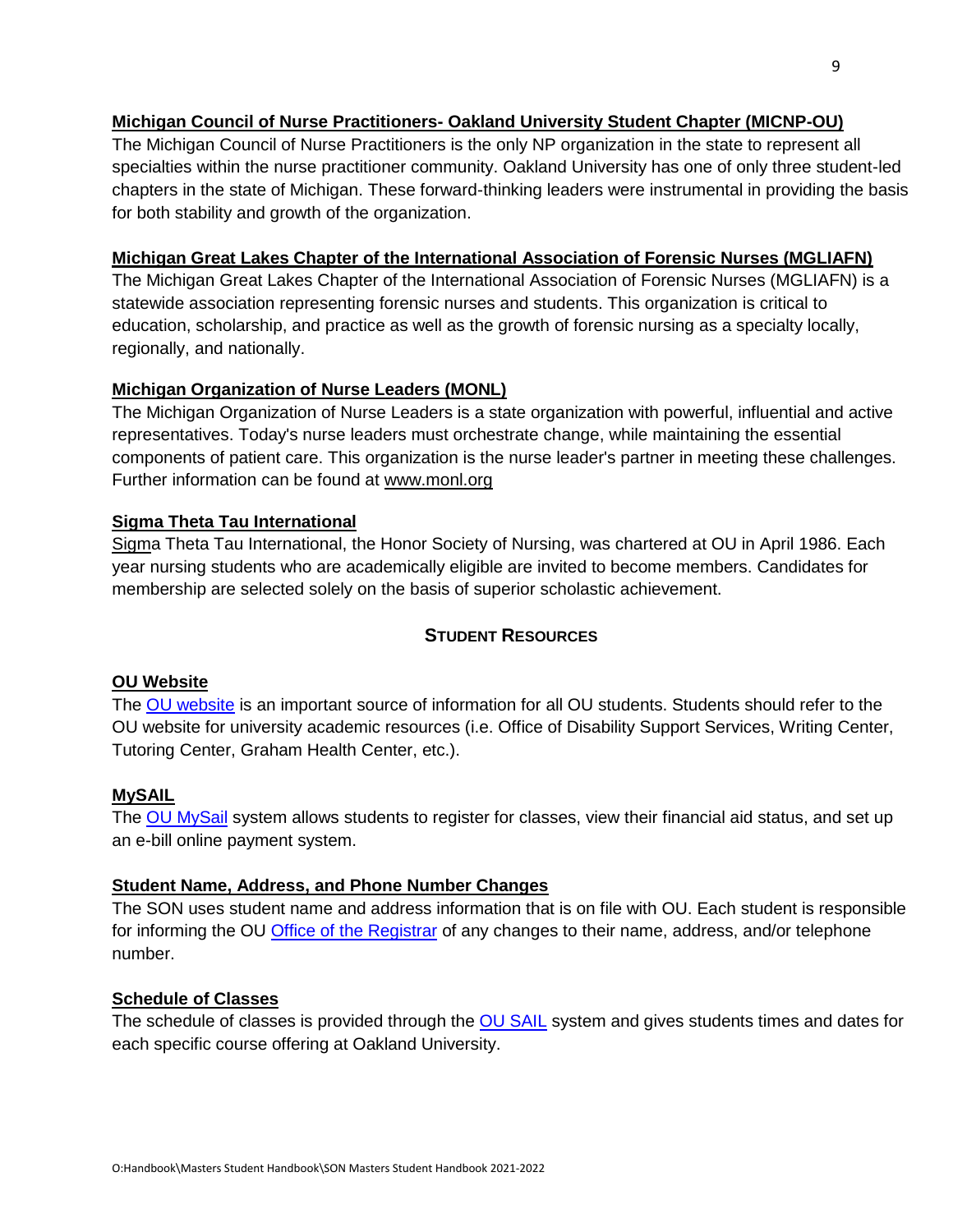#### **[Academic Calendar](https://www.oakland.edu/registrar/important-dates/)**

The **academic calendar** provides students a table of important dates. Students should access the academic calendar prior to each semester.

#### **[OU Email Account](https://oakland.edu/uts/student-services/email/)**

Information related to courses, scholarships, health requirements, etc. are communicated to students using their [OU e-mail accounts.](https://oakland.edu/uts/student-services/email/) All SON students are expected to check their OU email daily and to use their OU email accounts when communicating with SON/OU faculty, staff, administration and advising.

#### **[SON Website](https://wwwp.oakland.edu/nursing/)**

The [SON website](https://oakland.edu/nursing/) is an important source of information for current nursing students.

#### **[Course Moodle Websites](https://moodle.oakland.edu/login/index.php)**

Every SON course has a course-related website in [Moodle.](https://moodle.oakland.edu/login/index.php)

#### **Plan of Study**

The Plan of Study (POS) is developed by the Program Director/Coordinator in conjunction with the advising office and details specific courses and other requirements you must complete in order to earn your graduate degree.

#### **[SON Faculty](https://wwwp.oakland.edu/nursing/directory/)**

Students can communicate with **SON** faculty via OU email, internal Moodle email, telephone, or they can meet with them in person. SON faculty are available to assist students with their questions and/or concerns regarding nursing courses, clinical experiences, course grading, professional nursing, etc.

#### **[SON Academic Advising](https://wwwp.oakland.edu/nursing/directory/)**

SON students are assigned an **academic adviser** who will work with them for the duration of their nursing education. Academic Advisers are available by appointment to assist students with program planning, course scheduling, petitions of exception, transfer equivalencies, etc.

#### **[Graduate Catalog](http://catalog.oakland.edu/content.php?catoid=30&navoid=3277)**

The OU [Graduate Catalog](http://catalog.oakland.edu/index.php?catoid=47) includes a listing of academic programs, degree requirements, policies, and related program information.

#### **[The Graduate School](http://catalog.oakland.edu/content.php?catoid=30&navoid=3277)**

The [Graduate School website](https://oakland.edu/grad/) is an important source of information for current graduate students.

#### **[Graham Health Center](http://catalog.oakland.edu/content.php?catoid=30&navoid=3277)**

[Graham Health Center](https://oakland.edu/ghc/) (GHC) is Oakland University's on campus health center. Services offered by Graham Health Center are available to all current students, faculty, and staff.

#### **[Kresge Library](http://catalog.oakland.edu/content.php?catoid=30&navoid=3277)**

[Kresge Library](https://library.oakland.edu/) is an important source of information and resources for OU students.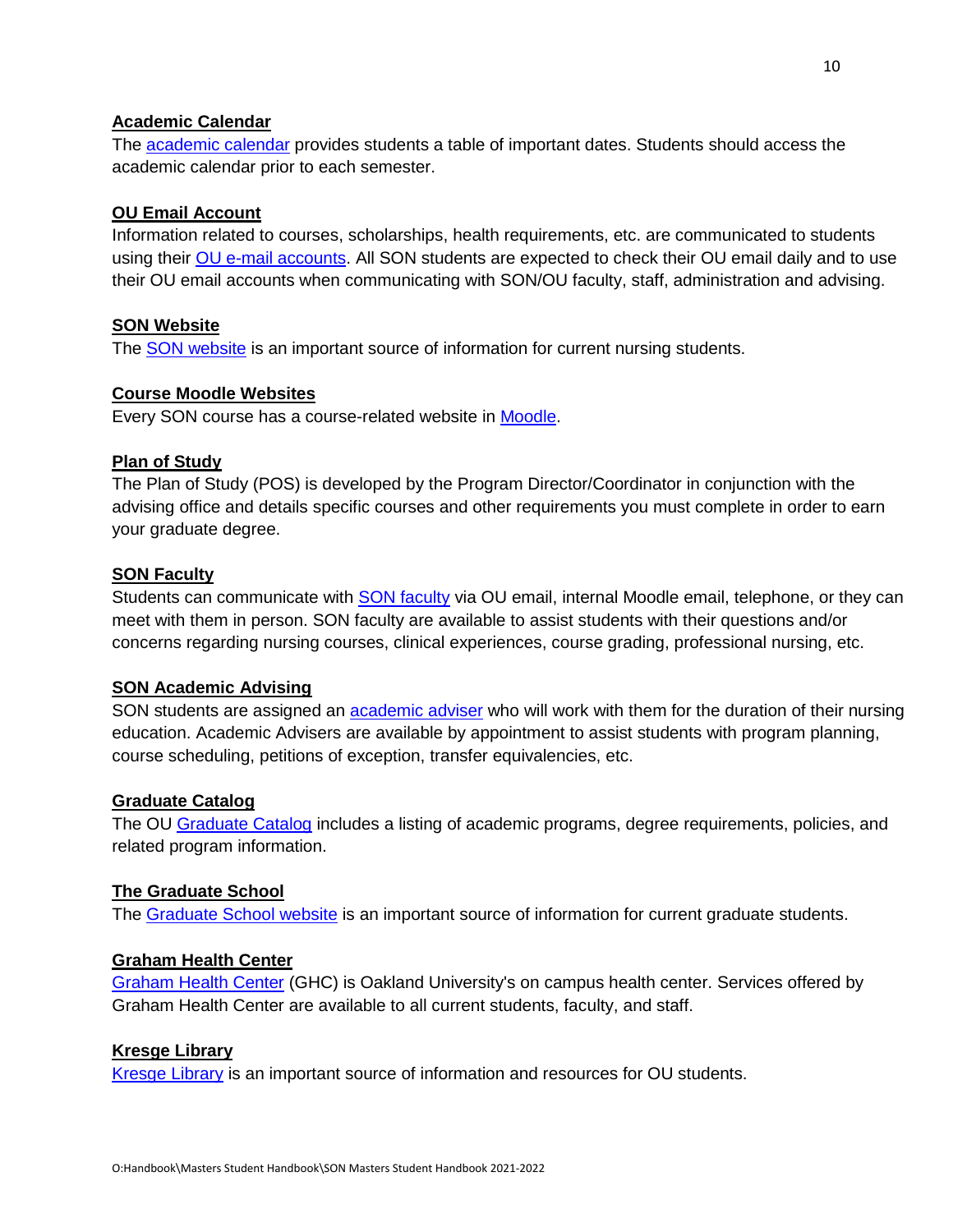#### **[Financial Aid](http://catalog.oakland.edu/content.php?catoid=30&navoid=3277)**

The OU [Student Financial Services](https://oakland.edu/financialservices/) office is the place to go for all information about financial aid for OU students.

#### **SON Scholarships**

A variety of SON scholarships is available to SON students. Announcements regarding the application process will be sent to all SON students via OU email.

#### **COURSE MATERIALS**

<span id="page-10-0"></span>Textbooks are available through the [OU Bookstore.](https://oakland.bncollege.com/shop/oakland/home) Syllabi are available through the course Moodle website. Arrangements can be made through the OU Bookstore to mail course materials to students. Some printed materials not individually distributed are available on reserve in Kresge Library. Each student is responsible for obtaining and/or reviewing these materials, as assigned.

#### **CURRICULUM**

#### **OVERVIEW OF THE MSN CURRICULUM**

<span id="page-10-2"></span><span id="page-10-1"></span>The professional nursing standards and guidelines used by the SON include those delineated by the American Association of Colleges of Nursing (AACN), *The Essentials of Master's Education in Nursing* (2011). Use of the AACN Essentials helps guide program and curricular development, and allows the SON to ensure that the three academic levels of the curriculum build upon one another. Other professional standards and guidelines used by the SON include: *Quality and Safety Education for Nurses (*QSEN, 2012), *Nursing: Scope and Standards of Practice* (American Nurses Association, 2010), *Criteria for Evaluation of Nurse Practitioner Programs* (National Task Force on Quality Nurse Practitioner Education, 2014), *Nurse Practitioner Core Competencies* (the National Organization of Nurse Practitioner Faculty (2017), -, *Scope and Standards of Practice: Forensic Nursing* (American Nurses Association[ANA] & International Association of Forensic Nurses [IAFN], 2017), *A National Protocol for Sexual Assault Medical Forensic Examinations Adults/Adolescents* (U.S. Department of Justice [DOJ], 2013), *Sexual Assault Nurse Examiner: Education Guidelines* (IAFN, 2018), *Forensic Nurse Death Investigator Education Guidelines* (IAFN, 2009), *Death investigation: A Guide for the Scene Investigator* (DOJ, 2011), and *Intimate Partner Violence Nurse Examiner: Education Guidelines* (IAFN, 2020). The SON has continued accreditation since its inception is evidence of the SON's compliance with professional nursing standards and guidelines used in the preparation of nursing professionals at all levels of the nursing educational spectrum.

The OU SON offers a Master's of Science in Nursing with five different tracks: Adult/Gerontological Acute Care Nurse Practitioner, Adult/Gerontology Primary Care Nurse Practitioner, Family Nurse Practitioner, Clinical Nurse Leader, and Forensic Nursing. Students are referred to the [Graduate Catalog](http://catalog.oakland.edu/index.php?catoid=47) for a description of these tracks.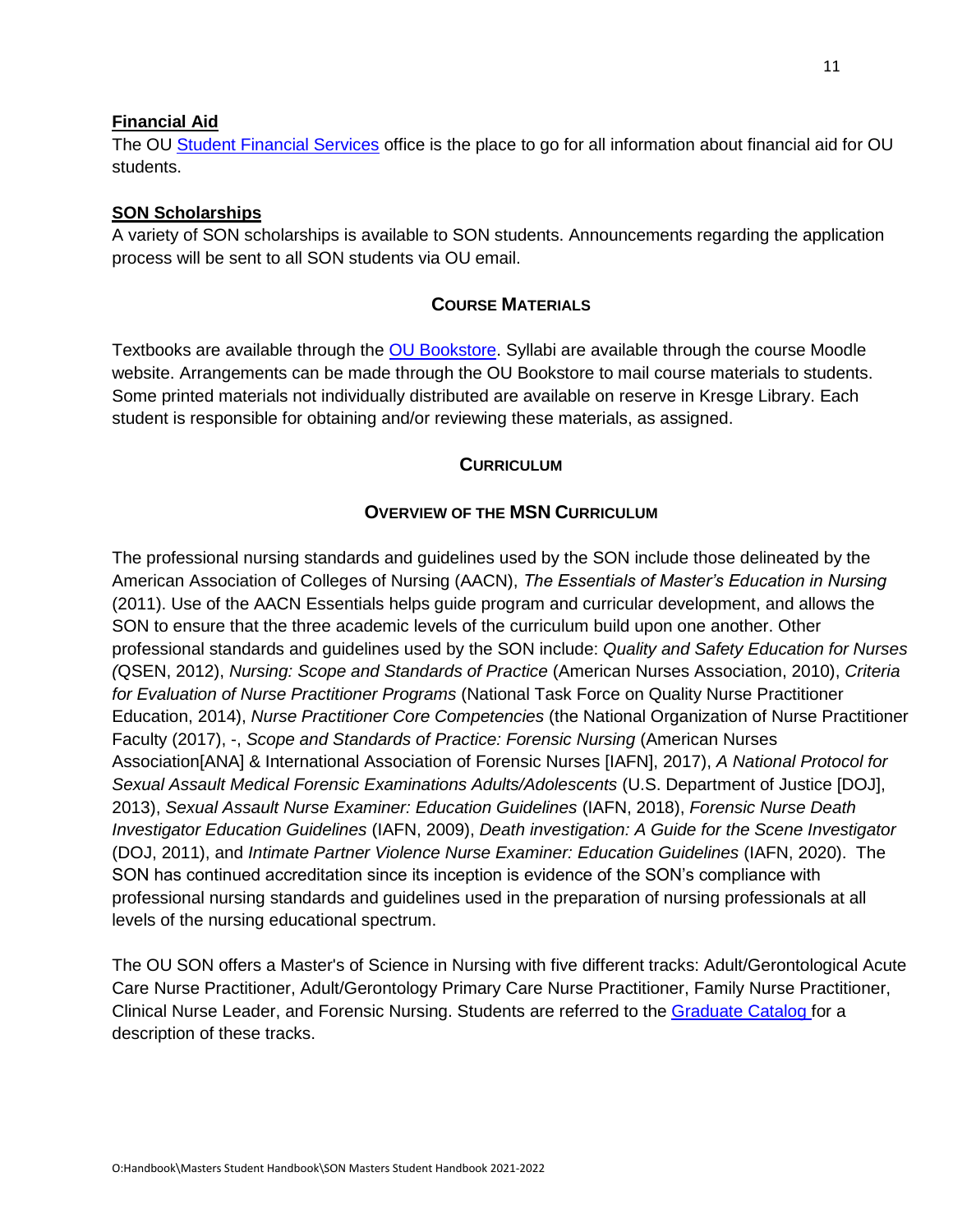#### **OVERVIEW OF POST-MSN CERTIFICATE CURRICULUM**

<span id="page-11-0"></span>The professional nursing standards and guidelines used by the SON include those delineated by the American Association of Colleges of Nursing (AACN), *The Essentials of Master's Education in Nursing* (2011). Use of the AACN Essentials helps to guide program and curricular development, and allows the SON to ensure that the three academic levels of the curriculum build upon one another. Other professional standards and guidelines used by the SON include: *Quality and Safety Education for Nurses (*QSEN, 2012), *Nursing: Scope and Standards of Practice* (American Nurses Association, 2010), *Criteria for Evaluation of Nurse Practitioner Programs* (National Task Force on Quality Nurse Practitioner Education, 2014), *Nurse Practitioner Core Competencies* (the National Organization of Nurse Practitioner Faculty (2016).

The OU SON offers a PMC in Adult/Gerontological Acute Care Nurse Practitioner, Adult/Gerontology Primary Care Nurse Practitioner, and Family Nurse Practitioner. Students are referred to the [OU](http://catalog.oakland.edu/index.php?catoid=47)  [Graduate Catalog's](http://catalog.oakland.edu/index.php?catoid=47) description of these tracks.

#### **OVERVIEW OF GRADUATE CERTIFICATE CURRICULUM**

<span id="page-11-1"></span>A Graduate Certificate in Forensic Nursing is available to nurses who have a minimum of a BSN. Professional standards and guidelines used by the Graduate Certificate in Forensic Nursing (GCFN) include: *Scope and Standards of Practice: Forensic Nursing* (ANA & IAFN, 2017), *A National Protocol for Sexual Assault Medical Forensic Examinations Adults/Adolescents* (DOJ, 2013), *Sexual Assault Nurse Examiner: Education Guidelines* (IAFN, 2018), *Forensic Nurse Death Investigator Education Guidelines*  (IAFN, 2009), *Death investigation: A Guide for the Scene Investigator* (DOJ, 2011), and *Intimate Partner Violence Nurse Examiner: Education Guidelines* (IAFN, 2020).

## **ACADEMIC PLAN OF STUDY – MSN/POST-MSN CERTIFICATE/GC TRACKS**

<span id="page-11-2"></span>Completed in consultation with the track director, the Plan of Study (POS) details requirements you must complete in order to earn your MSN, post-MSN certificate, or GC. The POS reflects the order in which courses should be completed to maximize a student's potential for successful completion of the nursing track. The POS is the student's contract with the SON. Students should consult their track director/coordinator for any reason that requires a change in the POS. The POS, approved by your track director/coordinator, must be submitted to the Graduate School.

## **GAP ANALYSIS FOR POST-MASTER'S CERTIFICATE FOR NP STUDENTS**

<span id="page-11-3"></span>Consistent with *Criteria for Evaluation of the Nurse Practitioner Student* (NTF, 2016), Post-Master's Certificate (PMC) students must successfully complete graduate the didactic and clinical requirements of an academic graduate NP program through a formal graduate-level certificate or degree-granting graduate level NP program in the desired area of practice. PMC students are expected to master the same outcome criteria as graduate degree granting program NP students. A gap analysis for each PMC student will be completed to develop a POS. PMC students who currently hold a nurse practitioner certification and seeking an additional certification are required to complete a minimum of 500 supervised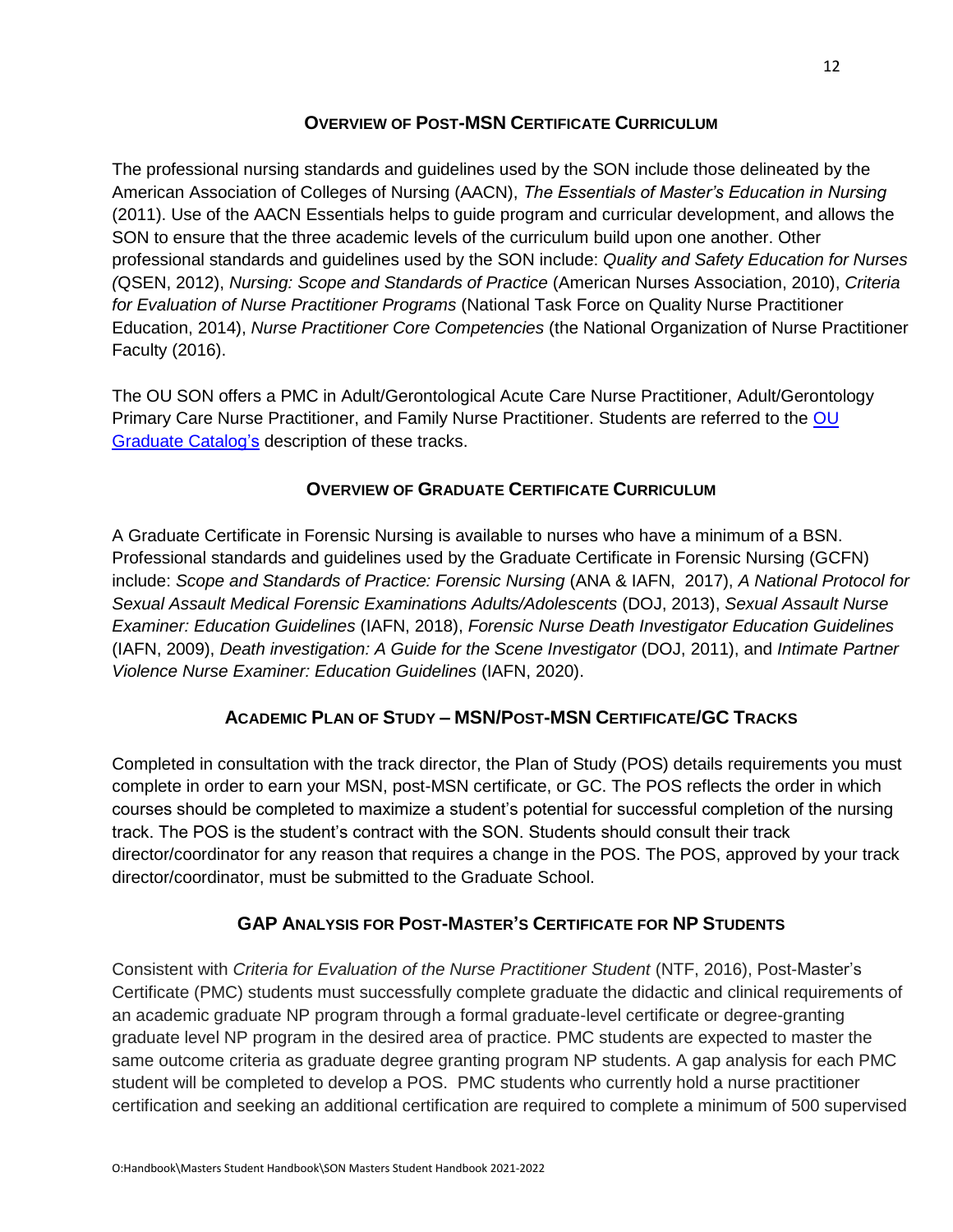direct clinical hours in the area of the new specialty. PMC students who are not already certified as an NP are required to complete the program minimum of 630 supervised direct clinical hours.

#### **COMPONENTS OF THE MSN CURRICULUM**

<span id="page-12-0"></span>The MSN Curriculum follows the Academic Calendar without exception.

#### **Foundation Courses**

The SON offers foundation courses for the MSN program. Foundation courses address critical content needed by all graduate nursing students as outlined by the Masters of Education in Nursing Essentials (AACN, 2011). These courses include content on nursing theory, research, evidence-based practice, health policy, and leadership.

#### **Clinical Core Courses**

The clinical core courses provide MSN students with advanced clinical knowledge and skills in advanced pharmacology, advanced health assessment, and advanced pathophysiology across the lifespan.

#### **Specialty Courses**

The specialty courses build on the foundation and clinical core courses, and upon nursing knowledge and skills learned at the undergraduate level. These courses are comprised of didactic and clinical courses that prepare students for advanced practice in their specialty field.

## **COMPONENTS OF THE POST-MASTERS CERTIFICATE AND GRADUATE CERTIFICATE CURRICULUM**

<span id="page-12-2"></span><span id="page-12-1"></span>The Post-Masters Certificate and Graduate Certificate Curriculum follows the Academic Calendar without exception.

The Post-MSN Certificate and GC curriculum is composed of subsets of the MSN curriculum and will be identified for each student applying to the certificate tracks.

See the [OU Graduate Catalog](http://catalog.oakland.edu/index.php?catoid=47) for course names, credit allocations, and course descriptions. See SON website and program flyers for specific POS.

#### **GUIDELINES FOR CLINICAL COURSES**

#### <span id="page-12-3"></span>**Clinical Placements**

Graduate students function with increasing autonomy in their clinical practice sites. Consistent with this increasing autonomy, clinical preceptors serve as on-site resource persons to the student in designing and implementing experiences commensurate with the goals of specific advanced practice nursing courses and the student's own goals and objectives. SON faculty are ultimately responsible for evaluation of student experiences, and will make site visits to affiliating agencies during clinical courses.

#### **Requirements to Participate in Graduate Level Clinical Experiences**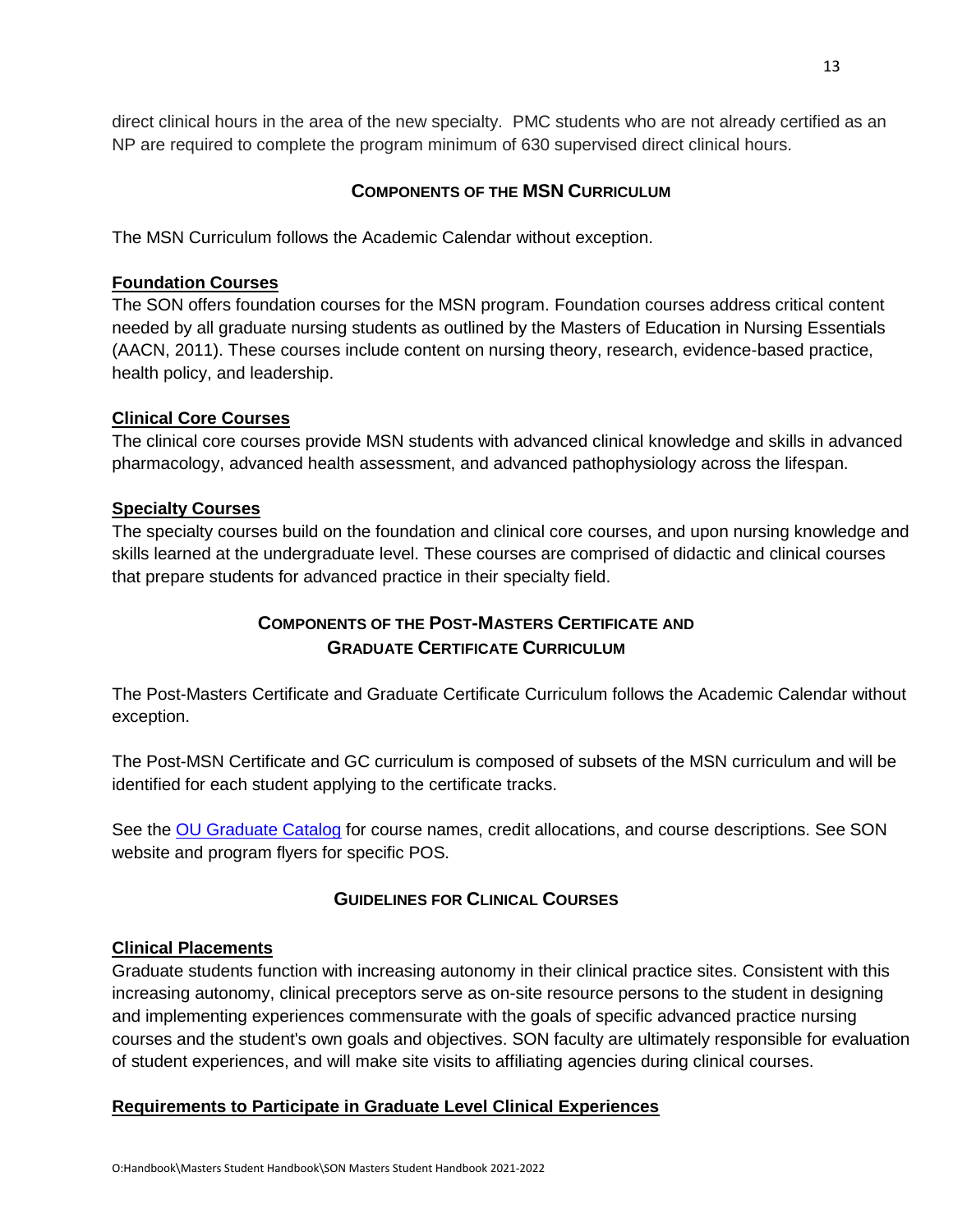14

Preceptor/Agency Agreement Forms and Affiliation Agreements must be obtained prior to clinical experiences. Students are referred to [Nursing Forms](https://oakland.edu/nursing/student-resources/forms/) for preceptor packets that need to be completed prior to the start of each clinical rotation. Graduate students should also ensure that their Clinical Health Requirements are up to date as indicated below. **Failure to submit these requirements by the due date can result in administrative disenrollment from the course**. All Graduate students are required to comply with the requirements of each clinical or enrichment site they are assigned to.

Students must maintain their own health insurance. Clinical agencies do not provide free health care services to students.

#### **Questions**

<span id="page-13-0"></span>Refer all questions regarding health requirements to the clinical department [\(sonclinical@oakland.edu\)](mailto:sonclinical@oakland.edu)

#### **CLINICAL REQUIREMENTS**

## **Process for Submission of Clinical Requirements ADMISSION CLINICAL REQUIREMENTS**

#### <span id="page-13-1"></span>**Due: August 1 for Fall Admissions**

#### **Due: December 1 for Winter Admissions**

1. Students are required to submit their completed Clinical Health Requirements packet as indicated below. **Forensic Nursing students are to upload documents below into ACEMAPP. Nurse Practitioner students are to upload documents into Typhon. AGACNP students will need to upload documents to both Typhon as well as ACEMAPP in order to receive clearance to enter clinical sites within the health care systems.** 

According to the published deadlines (see above) students in the nursing program must supply proof of the following:

- 1. Submission of completed student clinical clearance form and core performance standards form.
- 2. Inoculation for tetanus (T-dap).
- 3. Skin testing for tuberculosis and/or chest x-ray result, if positive *(along with completed questionnaire – found on our nursing website)*.
- 4. Proof of immunity to Rubella, Rubeola, Mumps (MMR), Varicella, Hepatitis B.
- 5. Documented completion of an approved AHA) BLS Provider course
- 6. Documented completion of influenza immunization (required after October  $1<sup>st</sup>$  of each year). Proof must be submitted to the School of Nursing.
- 7. Proof of completed Drug Screen and Criminal Background Check through American Databank.
- 8. Current Nursing license in the state where they will be completing clinical.

The Health Requirement Packet is found at [Nursing Forms.](https://www.oakland.edu/nursing/student-resources/forms/) Students are required to upload the completed student health requirement packet. **Failure to submit these requirements by the due date**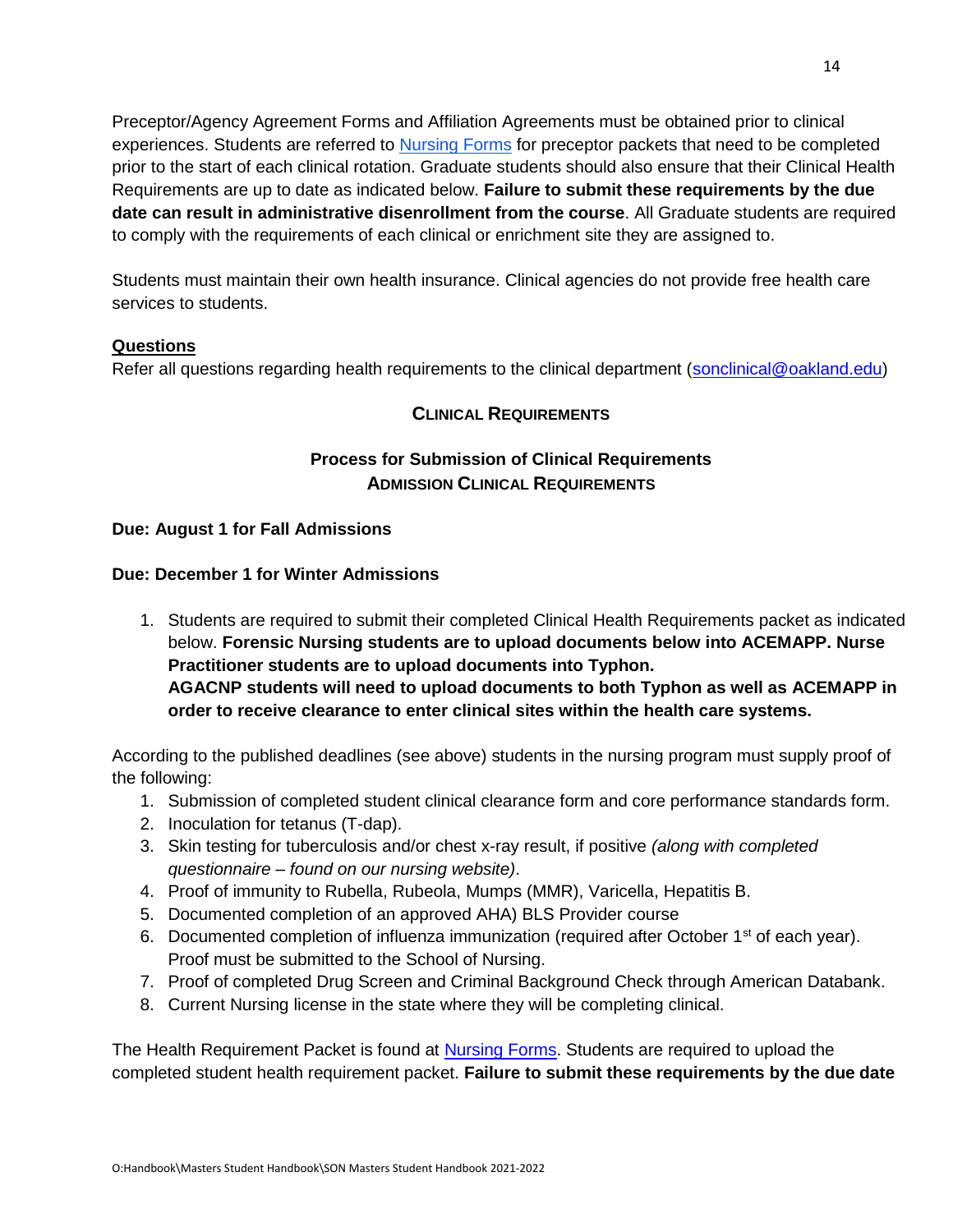**can result in administrative disenrollment from the course**. All Graduate students are also required to comply with the requirements of each clinical or enrichment site they are assigned to. **NOTE:** Background checks and drug screens must be done within 45 days of the deadline date. Drug Screens and Background Checks will be done through American Databank. Students must contact American Databank at [oaklandunivcompliance.com](http://www.oaklandunivcompliance.com/) or click on the link\*, and follow directions provided for Graduate (FNP, AGACNP, AGPCNP, FN) students.

#### **ONGOING CLINICAL REQUIREMENTS**

<span id="page-14-0"></span>Continuing students are required to maintain compliance at all times. Students must submit their annual influenza vaccination by the published deadline date, PPD skin test (or TB questionnaire), and complete the ACEMAPP assessments (if applicable) yearly. AHA BLS is required every two years, and Tdap vaccination is required every 10 years. Students should submit their updated nursing license every two years. Compliance is required 3 weeks before the start of any clinical.

#### **Liability Insurance**

OU covers all students with liability insurance through Marsh USA, Inc. Coverage is 1 million per occurrence and 3 million per aggregate. A copy of this insurance policy is located in the nursing office.

#### **CPR Course**

Students can access course information through the American Heart Association at Basic Life Support [Training.](https://cpr.heart.org/en/cpr-courses-and-kits/healthcare-professional/basic-life-support-bls-training)

#### **Health Assessment**

Health assessments may be obtained through your own health care provider or at OU's Graham Health Center. Health assessments may be scheduled at Graham Health Center by calling (248) 370-2341. Graham Health Center's hours are Monday through Friday, 8:00 a.m.-5:00 p.m. Be sure to identify yourself as a nursing student when you make the appointment. Take the Health Requirements Packet to your appointment.

Students must maintain their own health insurance for illness or injury. Student health insurance is available at [Student Health Insurance.](https://4studenthealth.relationinsurance.com/plan/student-health-insurance-plan-ship-2018-2019-7668/) Clinical agencies are not required to provide free treatment for students and will bill individuals for use of their emergency or employee health services. OU does not cover any costs associated with student accidents at clinical.

## <span id="page-14-1"></span>**Criminal Background Check and Urine Drug Screen Policy**

#### *Rationale and Purpose*

The Oakland University School of Nursing (SON) has determined that all students applying for admission and/or who have been conditionally admitted into the SON (Students) must complete both a Criminal Background Check (CBC) and a Urine Drug Screen (UDS). In addition, enrolled SON students must update their CBC and UDS annually and/or periodically at the request and discretion of the SON. Any student who does not comply with this SON CBC and UDS Policy will forfeit their admission/currentenrollment status in the SON and must re-apply if they wish to be considered for admission/readmission to the SON at a later date.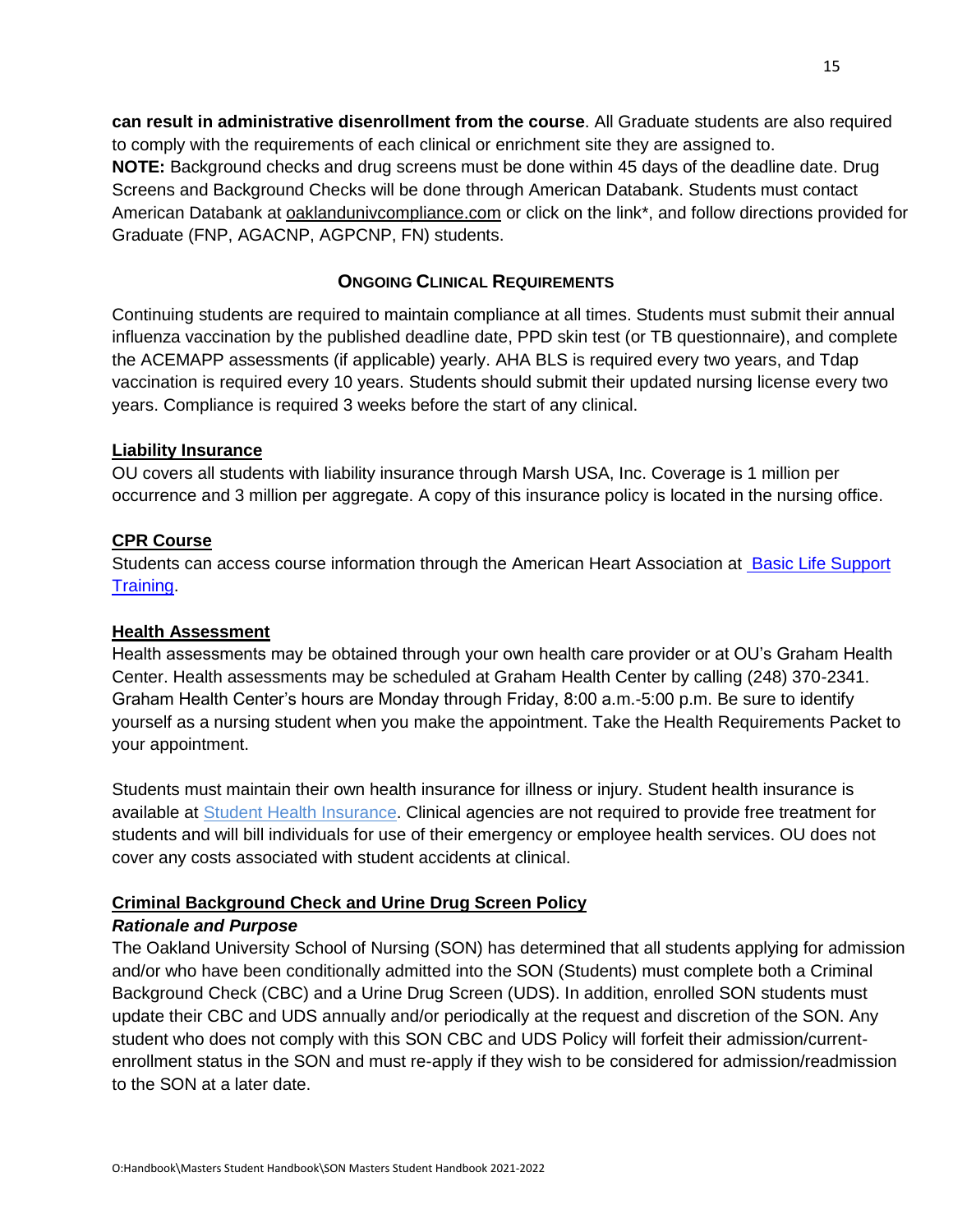The SON's decision to utilize CBCs and UDSs for admission and continuing enrollment purposes is consistent with the recommendations of the Joint Commission on the Accreditation of Healthcare Organizations, the American Nurses Association Code of Ethics, the policies of most SON clinical affiliates, and State of Michigan and Federal laws (Laws), respectively.

Under the applicable Laws, individuals who will regularly have direct access to or provides direct services to patients or residents in a health facility or agency that is a nursing home, county medical care facility, hospice, hospital that provides swing bed services, home for the aged, home health agency or adult foster care facility, *may not be granted clinical privileges if the individual has been convicted of certain felonies or misdemeanors* (Crimes). Depending on the Crime, the period of exclusion from clinical privileges may be *permanent*, or for *15, 10, 5, 3, or 1 year(s).* Crimes that may preclude the granting of clinical privileges for some period of time and therefore clinical placements include, for example, felonies and misdemeanors involving: the intent to cause death or serious impairment of a body function; cruelty or torture; criminal sexual conduct; abuse or neglect; the use of a firearm or dangerous weapon; diversion or adulteration of a prescription drug or other medication; home invasion; embezzlement; negligent homicide; retail fraud; larceny; assault; fraud; theft; and the possession or delivery of a controlled substance. The SON also maintains a no tolerance policy for substance abuse. A positive UDS precludes admission and continuing enrollment in the SON, and precludes eligibility for clinical placements.

Most SON clinical affiliates require that Students be eligible to be granted clinical privileges under the Laws and have a negative drug screen before a Student will be accepted for a clinical placement.

#### **Criminal Background Check**

All Students must obtain a CBC at the Student's own expense. The results of the CBC must be uploaded to Typhon or ACEMAPP by the published deadline date and will be reviewed by the Clinical Department.

In addition, any currently enrolled student who has been convicted of a crime must contact the SON Clinical Department immediately. Conviction of a crime may preclude continued enrollment in the SON and/or eligibility for clinical placement.

#### **Urine Drug Screen**

All Students must obtain a UDS at the Student's own expense. The results of the UDS must be uploaded to Typhon or ACEMAPP by the published deadline date. A negative UDS is a requirement to begin the nursing program. Additional negative UDS may be requested to verify continued enrollment and eligibility for clinical placement.

#### **Clinical Placements**

Students may also be required to obtain additional CBCs and UDSs by the SON's clinical affiliate at which they are accepted and will be at the student's own expense.

#### **Other Sources to Consult**

When the SON is making its decisions on admission, continued enrollment, and/or a clinical placement, and when otherwise deemed necessary by the SON, the SON may seek input from various other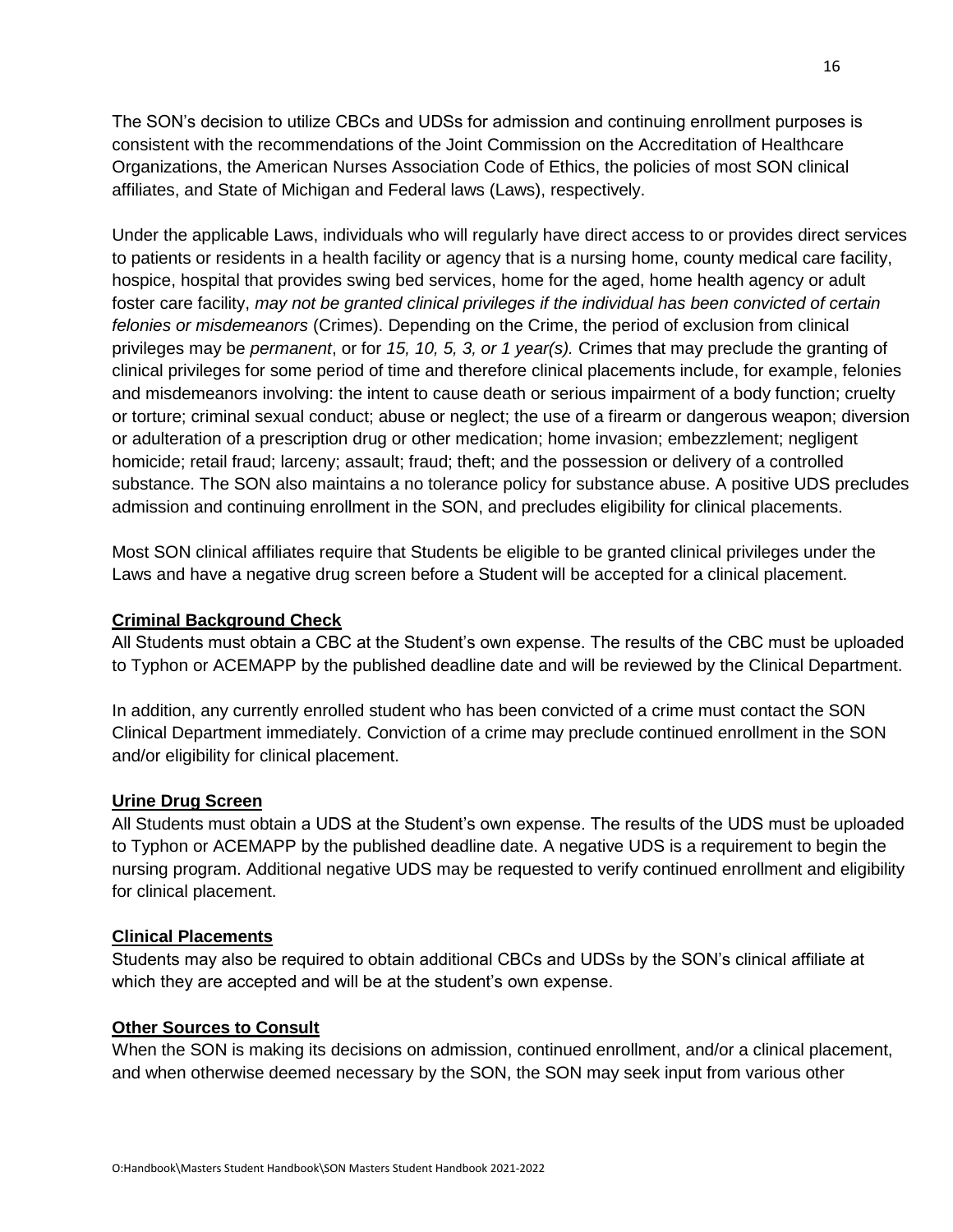sources, including, for example, representatives from the University's offices of Admissions or Legal Affairs, or the Oakland University Police Department (University Representatives).

#### **Confidentiality of Information**

All information relating to Student CBCs and UDSs, whether obtained prior to or after admission, or after the information has been used, will be stored and managed in confidence by the SON and University Representatives. The principles of the Family Educational Rights and Privacy Act and the regulations promulgated thereunder, specifically those at CFR §99.31 regarding disclosures to individuals and entities determined to have legitimate educational interests, are incorporated into this SON CBC and UDS Policy and will govern access to such confidential information. Therefore, generally, all information contained in the student's self-reported information, if any, and the information in the CBC and UDS reports will be stored and maintained in confidence (Confidential Information). Specifically, any information that is unrelated to decisions about admission, continued enrollment and clinical placements; and information entered by the student regarding the student's criminal history in the SON's application, or otherwise shall be Confidential Information:

All such Confidential Information will be maintained in and by the SON in a separate file, apart from a Student's academic file, for seven (7) calendar years from the date a student's application was first received by the SON if the student was ultimately admitted, and eighteen (18) calendar months from the date a student's application was first received by the SON if the student was ultimately not admitted.

#### **Limitation of Effect and Other SON Policies and Procedures**

This SON Criminal Background Check and Urine Drug Screen Policy deals only with admission, continued enrollment, and clinical placement decisions for students whose CBCs and/or UDSs reveal information of concern. This SON Criminal Background Check and Urine Drug Screen Policy is not intended to, nor does it address other policies or procedures for the admission, continued enrollment, or clinical placement decisions for applicants or Students with medical, physical, psychiatric, or other conditions or disabilities.

#### **Management Materials**

The SON may develop and use, and periodically revise or discard, forms designed to manage this SON Criminal Background Check and Urine Drug Screen Policy (i.e. Authorizations, decision trees, forms, and other written materials).

#### **PROCEDURE FOR GRADUATE CLINICAL ROTATIONS**

<span id="page-16-0"></span>Please read the following procedure for Clinical Rotations. Any violation in the procedure or incomplete information could result in delay or denial of a clinical rotation.

#### **ACEMAPP Rotations for Preceptors Employed by a Health System**

If your preceptor is employed by a health system, the rotation must be arranged via ACEMAPP. Most health systems in Southeast Michigan require all rotations to go through ACEMAPP. Preceptors should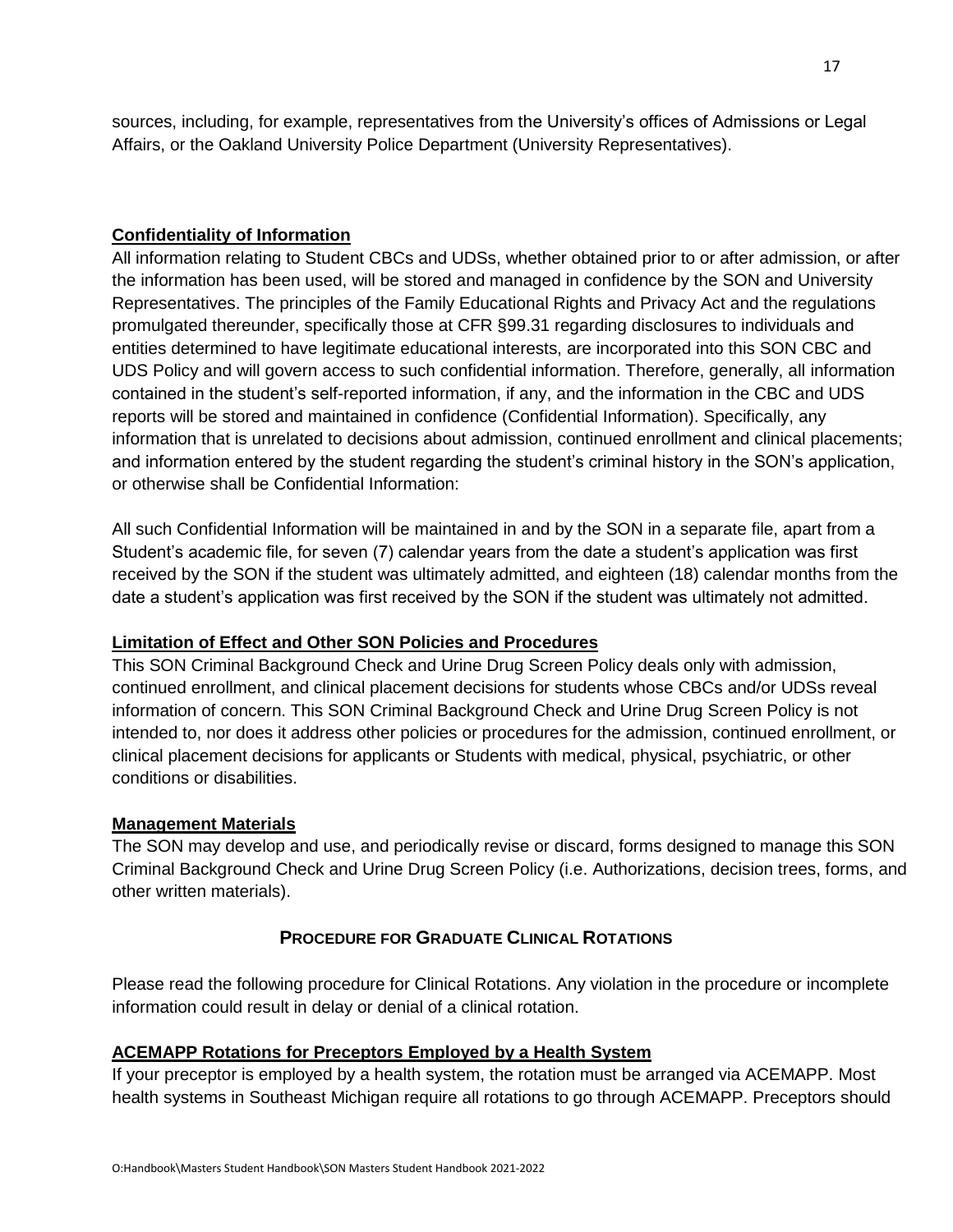note their employment with a health system when filling out the Preceptor Packet. If the preceptor is employed by a health system, the Clinical Department will submit the request through ACEMAPP after receipt of the Preceptor Packet. The student will be notified of the approval status and an ACEMAPP account will be created for the student if needed. The student must upload all health requirement documents, complete ACEMAPP assessments, and site-specific modules a minimum of 3 weeks before the start of the rotation. Full compliance is required in order to begin.

An ACEMAPP rotation request will not be submitted if the student's health requirements are not up to date in Typhon (NP) or ACEMAPP (FN).

#### **Responsibilities of Clinical Preceptors, Graduate Students, and Faculty**

See Preceptor Packet for information and expectations about working with a preceptor. It is the student's responsibility to give the Preceptor Packet to the preceptor.

#### **Transportation**

Cooperating clinical agencies are located throughout the metropolitan Detroit area. Students are responsible for providing their own transportation for all clinical experiences.

#### **Use of Agency Resources**

Fulfillment of course requirements includes compliance with clinical agency rules and regulations regarding the use of the agency resources and materials. Failure to return books or materials to an agency may result in a "hold" being placed on future registrations at OU.

#### **Dress Code**

Graduate students are expected to meet the dress code requirements of the affiliating agency in each clinical course.

#### **RECOMMENDED SAFETY GUIDELINES FOR CLINICAL EXPERIENCES**

*Approved by Faculty Assembly on January 22, 2009*

<span id="page-17-0"></span>These guidelines have been developed for the safety of students in clinical experiences and are not intended to be all-inclusive:

- 1. Maintain car in good condition.
- 2. Carry and learn to use a map and/or street guide, a computer search for directions, or a GPS navigation system to obtain directions to clinical locations.
- 3. Know the location of gas stations within the neighborhood where you are working.
- 4. It is recommended students have a cell phone available; however, cell phones should be turned off during clinical experiences.
- 5. When making home visits or visiting alternate agencies, leave schedule and agency information with instructor and notify the instructor of any changes in schedule. Call the instructor if you have any suspicions that community site is unsafe.
- 6. Carry phone numbers to call the agency and/or faculty member in case of difficulty.
- 7. Keep car doors locked at all times.
- 8. All valuables should be left in a safe place or preferably not carried at all during clinical rotations.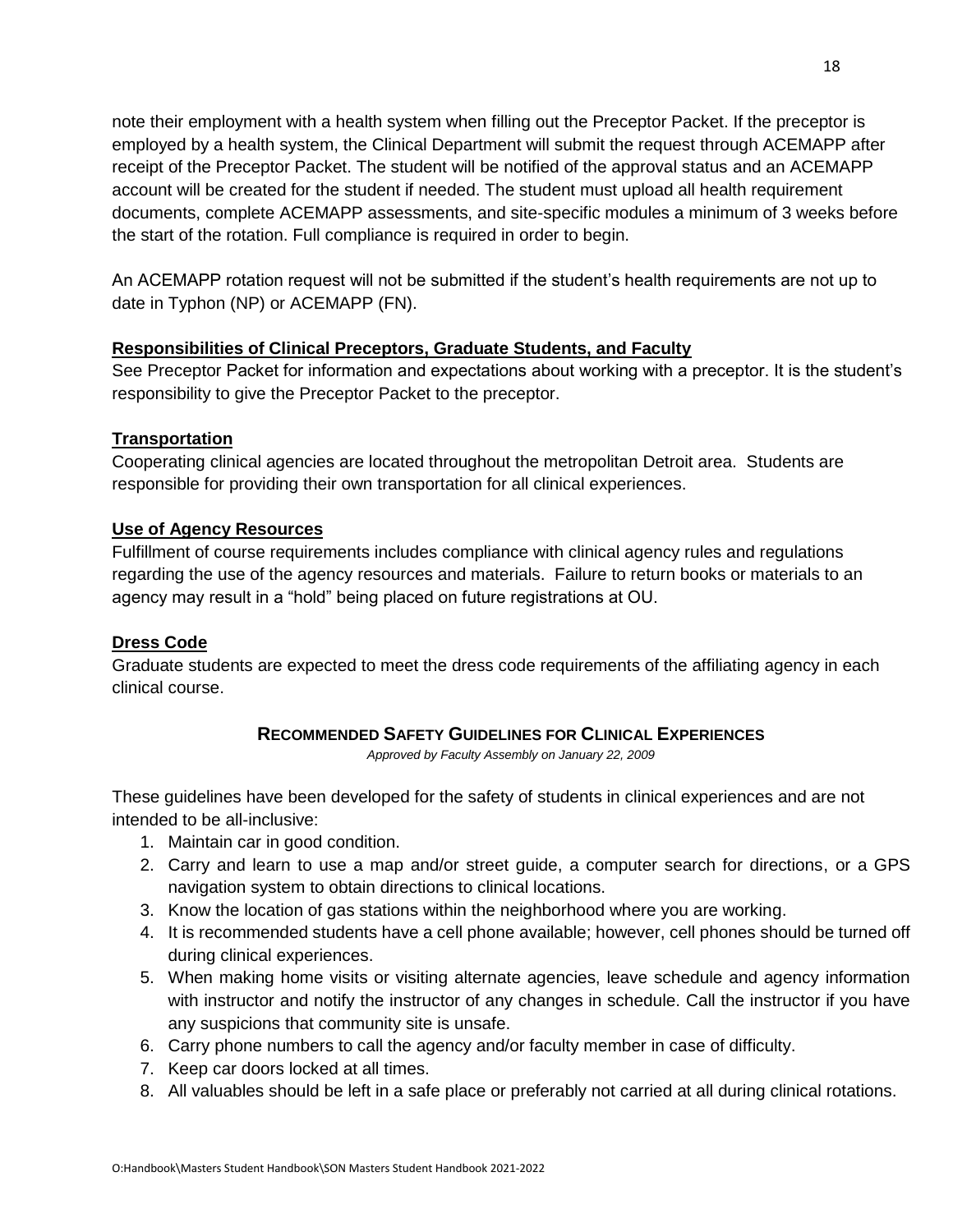- 9. All field visits or other learning activities are to be scheduled during designated days and hours unless approved by the clinical instructor in advance.
- 10. A visible and unobstructed OU name badge is to be worn at all times by every student.
- 11. Any concerns that the student has about safety, security or client assignment should be discussed with the faculty member.
- 12. At no time shall a student transport clients and/or family members in their personal vehicle.
- 13. All absences and/or anticipated tardiness are to be reported to the clinical faculty personally in a timely manner.
- 14. Clothing accessories (e.g., ties), jewelry (earrings) etc. should not be of the type that can be utilized by clients to cause injury to the client or student.
- 15. When arriving or leaving a clinical site, be alert and aware of your surroundings.
- 16. Be familiar with the agency safety policies where you are working.

#### **NP CLINICAL INFORMATION**

<span id="page-18-0"></span>**Clinical Preceptors for Nurse Practitioner Students Deadlines to Submit Preceptor Information: Summer Rotations Due by March 1st Fall Rotations Due by June 1st Winter Rotations Due by Sept 1st Please email the Clinical Coordinator of MSN and Post Master Tracks**  Student's Name: Student's email address: Course #: Preceptor's Name: Preceptor's Title: Location(s):

You will need to submit your preceptor **contract and agreement form,** via fax or email to the Clinical Placement Coordinator.

Students are encouraged to find their own clinical placement, but should they have difficulty finding a placement, the SON Graduate Clinical Placement Coordinator will help facilitate this process. If placed by the SON Graduate Clinical Placement Coordinator, the placement is final and no changes are permitted. However, if the student obtains a secondary site, the student must complete the approved hours at the original site and can use the secondary site to complete any additional hours.

Preceptors may be Certified Nurse Practitioners, Physician Assistants or Board-Certified Physicians (MD or DO) in the state of Michigan. It is preferred that students have at least one nurse practitioner preceptor prior to graduation. Potential preceptors should be able to commit to providing access to patients as well as the required clinical hours, time, and willingness to teach the student during the clinical experience. When considering a preceptor, students are encouraged to visit the practice site and shadow the preceptor for a half-day. During this time, the student should evaluate the site for adequacy of patient volume, and unique learning opportunities (i.e. diagnostic testing, suturing, casting, EKG interpretation).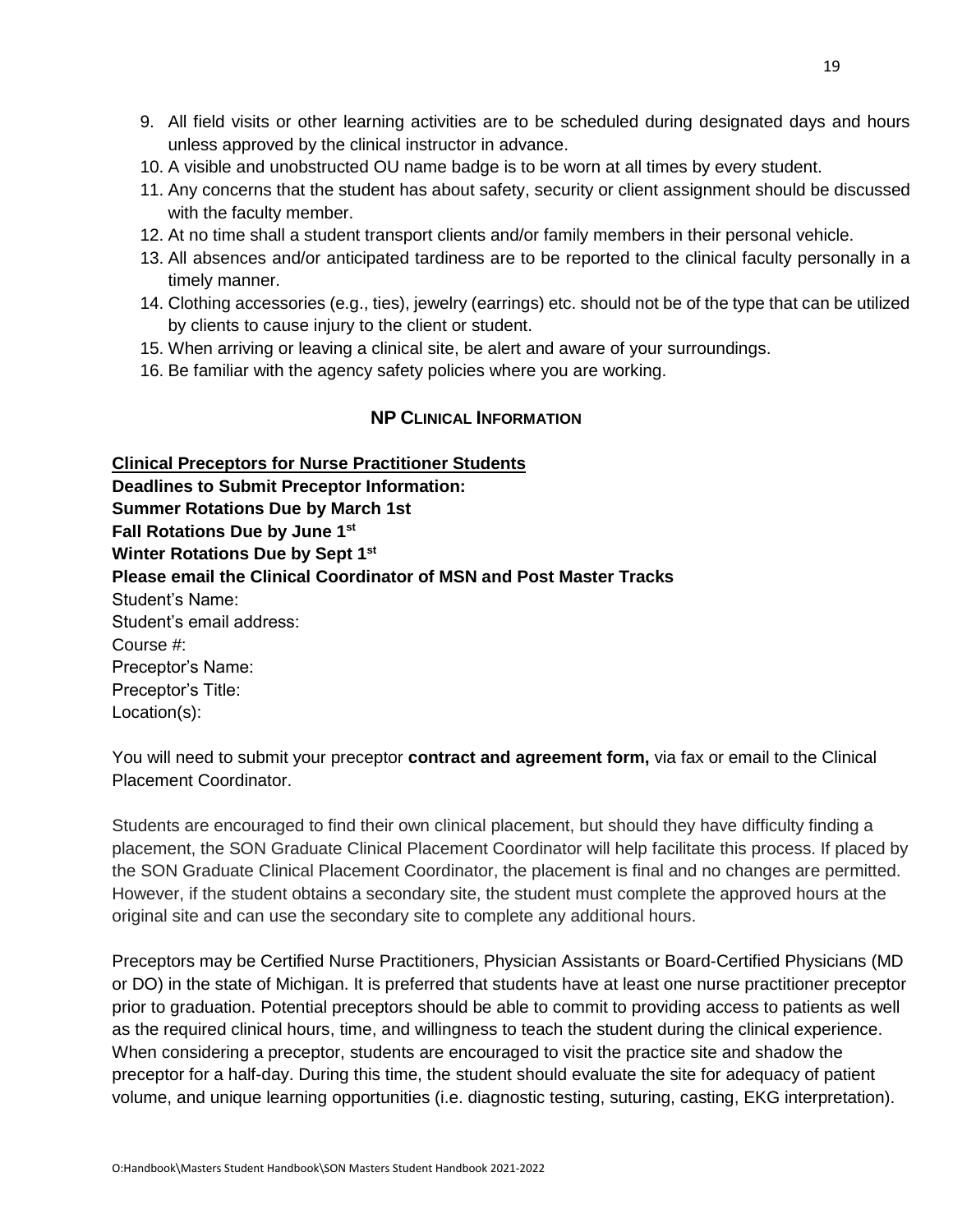The visit should also provide students the necessary insight in order to determine if there is a match between your learning needs, preceptor attributes, and clinical site variables.

#### **Clinical Hours**

Each student must complete 210 direct patient contact hours within each clinical semester of the FNP/AGPCNP program for a total of 630 direct patient contact hours. For the AGACNP program, the requirement for clinical hours is 210 for the first two clinical courses and 280 clinical hours for the third clinical course for a total of 700 direct patient contact hours. The total clinical hours each semester must be completed over the entire semester of each clinical course. The clinical hours may not be completed prior to week 12 of the semester of the clinical course.

#### **FN Clinical Information**

Clinical courses provide students with a variety of experiences that build upon the theoretical content received in the complementary didactic course. Clinical experiences will be determined by the program director and course faculty of record. Clinical may be completed in small groups or individually and will be completed at agencies identified as community partners.

FN clinicals are offered via observation and precepted clinical experiences. Observational experiences are those in which the student participates indirectly in the activity- these are generally experiences that do not entail direct patient care. Precepted clinical experiences are those in which the student works oneon-one with a forensic nurse, advanced practice registered nurse (APRN), physician, or other expert in the field of inquiry during the delivery of direct care and services. Precepted clinical experiences will be offered in NRS 6785. FN students must utilize a Forensic Nurse, APRN, physician, or other approved practitioner as their clinical preceptor. Clinical experiences will depend upon availability of community resources from semester to semester.

#### **CNL Practicum Information**

This course is designed to focus on the role of the clinical nurse leader in implementing quality improvement strategic imperatives with a special emphasis on process improvement at the micro and macro levels, customer satisfaction, patient centered care, interprofessional teams, outcomes management and evidence-based practice. This practicum experience will be determined by program coordinator, student in collaboration with the clinical site leadership and offered during the NRS 6697 CNL Practicum coursework.

#### **Practicum hours**

Each CNL student will complete 400 hours for their practicum project. A variety of experiences should include opportunities to integrate the student's new learning into practice. The total number of clinical hours should be determined by the CNL program faculty. However, each CNL student should complete a minimum of 400 clinical/practice hours as part of the education program. In addition to the clinical/practice experiences integrated throughout the education program, an extended practice immersion experience, prior to graduation, mentored by an experienced CNL or other appropriate clinicians/professionals, is critical to the effective integration of CNL practice into the healthcare delivery system. A minimum of 300 of the 400 total practice hours should be dedicated to the immersion experience(s) (AACN, Practice Experiences, 2017).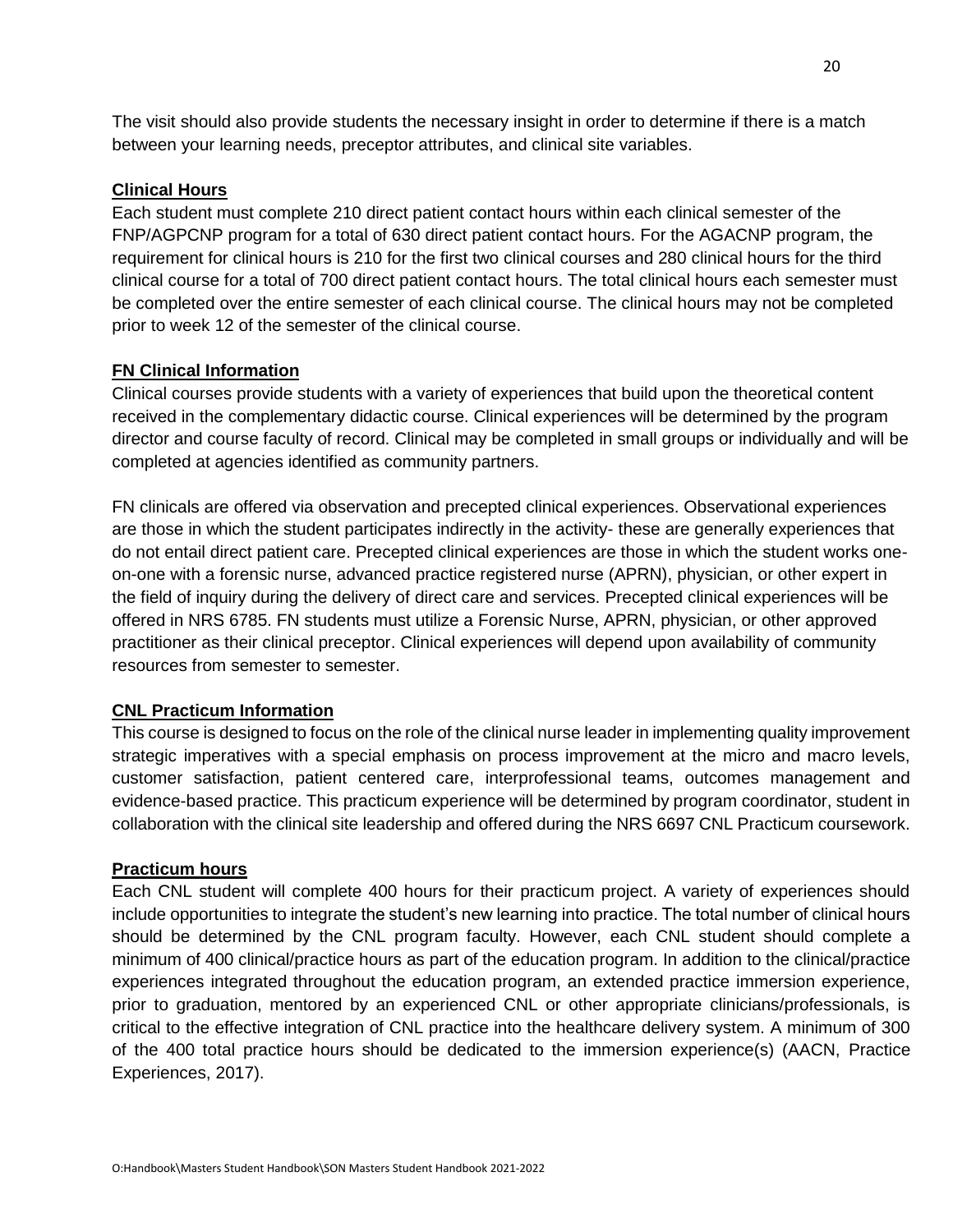#### **GUIDELINES FOR COMPLETING THE GRADUATE PROJECT SEQUENCE**

*Approved by the SON Graduate Committee on Instruction (GCOI) in Winter 2020*

#### **OVERVIEW OF THE PROCESS**

#### <span id="page-20-1"></span><span id="page-20-0"></span>**Overview of the Process**

As stated by the American Association of Colleges of Nurses (AACN) in The Essentials of Master's Education in Nursing, "The master's-prepared nurse examines policies and seeks evidence for every aspect of practice, thereby translating current evidence and identifying gaps where evidence is lacking. These nurses apply research outcomes within the practice setting, resolve practice problems (individually or as a member of the healthcare team), and disseminate results both within the setting and in wider venues in order to advance clinical practice. Changing practice locally, as well as more broadly, demands that the master's-prepared nurse is skilled at challenging current practices, procedures, and policies" (2011, p. 15).

In order to prepare students to identify gaps and translate evidence into practice, the OU SON has developed a three (3) course sequence that students complete: NRS 5322 (Introduction to Nursing Scholarship), NRS 5312 (Theory and Translational Research in Advanced Nursing Practice), and NRS 6398 (Graduate Project). In NRS 5322, students are introduced to foundational principles such as scholarly writing, inquiry, and dissemination methods. In NRS 5312, students link critical components of theory and research as they apply to advanced nursing practice. In NRS 6398, students develop a Graduate Project (GP) that addresses a phenomenon of clinical importance specific to their advanced practice-nursing role.

#### **NRS 6398 Requirements**

Students must complete and secure faculty signature on the Graduate Project Approval Form (Appendix A) at the beginning of the semester in which they are first registered for NRS 6398. Students will not be able to begin work on any aspect of their GP until this form has been completed and signed by course faculty. Students should maintain a copy of the Graduate Project Approval Form for the duration of their time in the program.

Students are expected to follow the Graduate Project Sequence (Appendix B) when completing their project. The number of students permitted per project will not exceed two (2) students and will be at the discretion of the faculty for the course.

#### **NRS 6398 Completion**

Students are expected to complete NRS 6398 in one semester. If a student does not complete the GP as outlined in the Graduate Project Sequence in one semester, they must register for additional credits of NRS 6398 until the project is completed. Once the GP has been completed as approved by course faculty, the Title Page (Appendix C) should be submitted to course faculty for signature. A copy of the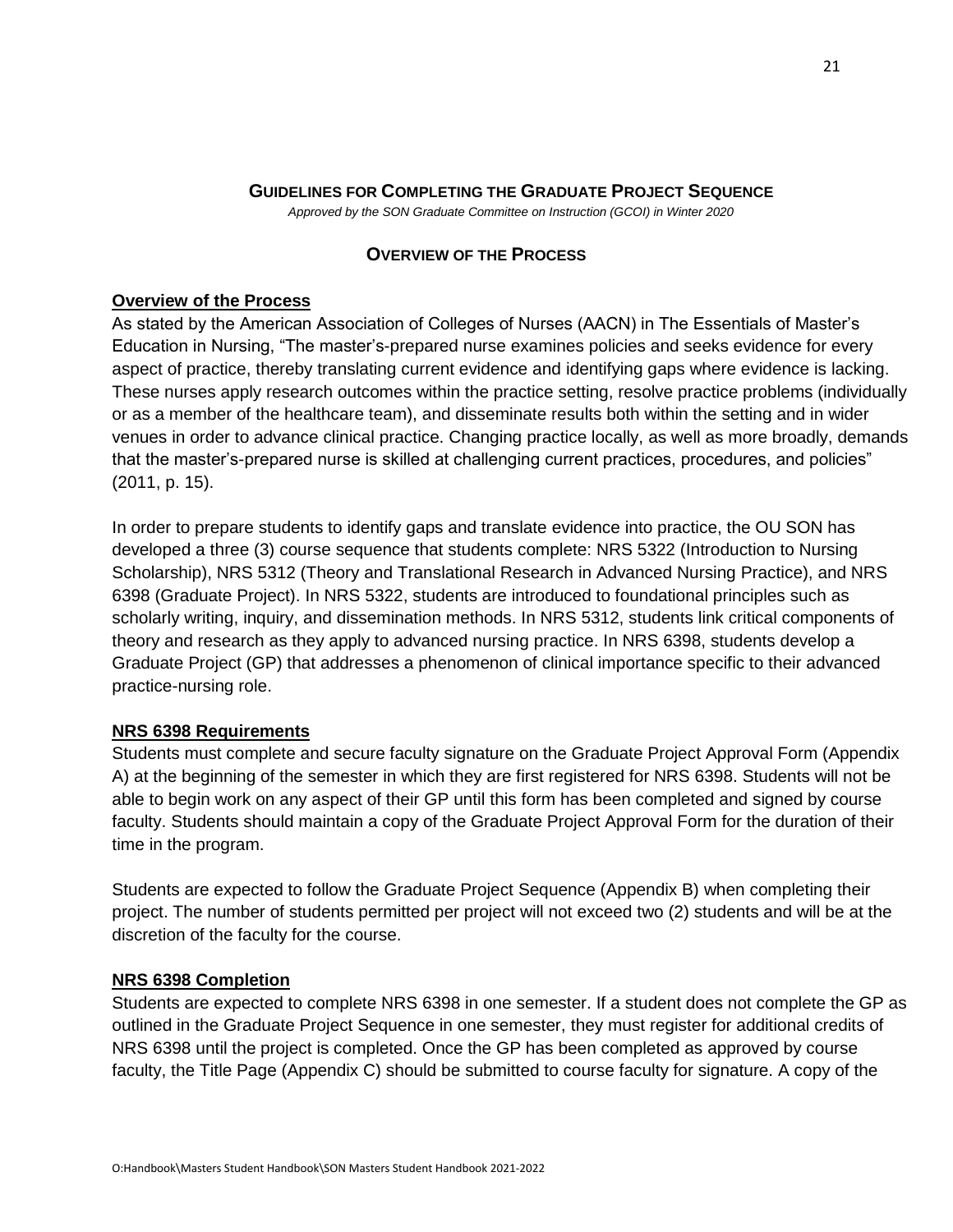completed GP Title Page signed by course faculty must be submitted to the Assistant for the Program Directors.

Once the student successfully meets the requirements outlined for NRS 6398, a grade of satisfactory "S" will be awarded. Students that do not meet these requirements will receive a grade of unsatisfactory "U".

#### **Writing Style**

The GP should follow the writing style outlined in the most recent version of the *Publication Manual of the American Psychological Association*.

| Suggested Time-line for GP Progression and Completion |  |  |  |  |  |  |
|-------------------------------------------------------|--|--|--|--|--|--|
|-------------------------------------------------------|--|--|--|--|--|--|

| <b>Weeks</b> | <b>Steps</b>  | <b>Sections</b>                                                                                                          |
|--------------|---------------|--------------------------------------------------------------------------------------------------------------------------|
| $1 - 5$      | 1 & 2         | GP Proposal and Proposal Approval                                                                                        |
| $6 - 10$     | 3, 4, 8, 5    | Development, Implementation, and Evaluation of GP                                                                        |
| $11 - 14$    | 6, 7, 8, 8, 9 | Complete Final Paper, Final Paper Approval, Dissemination of Project Results,<br><b>Complete Graduate Project Course</b> |

## **ACADEMIC PROGRAM POLICIES**

#### **CORE PERFORMANCE STANDARDS**

<span id="page-21-1"></span><span id="page-21-0"></span>SON students must be able to demonstrate all of the Core Performance Standards. Any student who believes they may need assistance meeting the Core Performance Standards should contact the OU [Office of Disability Support Services \(DSS\),](https://oakland.edu/dss/) 103A North Foundation Hall, (248) 370-3266 or [DSS@oakland.edu.](mailto:DSS@oakland.edu)

| <b>Critical Thinking</b>  | Inductive/deductive reasoning sufficient for clinical judgment and decision-making.        |
|---------------------------|--------------------------------------------------------------------------------------------|
| Interpersonal             | Interpersonal abilities sufficient to interact with individuals, families, and groups from |
|                           | a variety of social, emotional, cultural, spiritual and intellectual backgrounds.          |
| <b>Emotional Stabilit</b> | Emotional stability sufficient to assume responsibility/accountability for actions.        |
| <b>Communication</b>      | Communication abilities sufficient for interaction with others in verbal and written form. |
|                           | Gross and fine motor abilities sufficient to provide safe and effective nursing care.      |
| <b>Motor Skills</b>       | The student must be able to perform basic life support; provide physical assistance to     |
|                           | patients including repositioning, transfers and ambulation.                                |
| <b>Mobility</b>           | Physical abilities sufficient to move from place to place and maneuver in small places.    |
|                           | Students must have the ability to stand for extended periods of time.                      |
| <b>Visual</b>             | Visual ability sufficient to provide safe and effective nursing care.                      |
| <b>Hearing</b>            | Auditory ability sufficient to provide safe and effective nursing care.                    |
| <b>Tactile</b>            | Tactile ability sufficient for assessment and implementation of care.                      |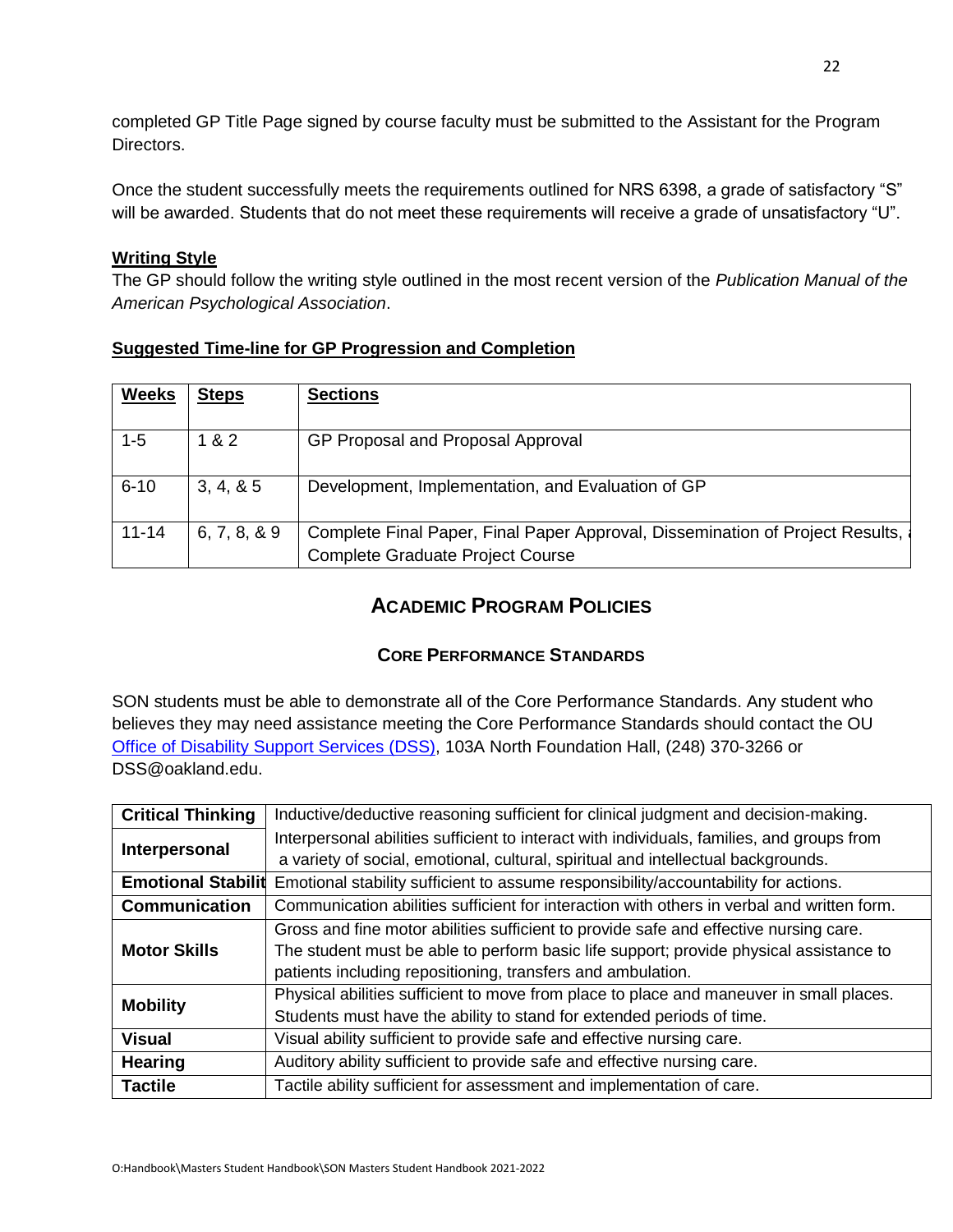| <b>Health</b> | Characteristics that would not compromise health and safety of clients. |
|---------------|-------------------------------------------------------------------------|
|               |                                                                         |

#### **STUDENT EXPECTATIONS**

<span id="page-22-0"></span>Th[e](https://www.nursingworld.org/nurses-books/nursing-scope-and-standards-of-practice-3rd-ed/) *[American Nurses' Association \(ANA\) Scope & Standards of Practice \(4th ed.\)](https://www.nursingworld.org/nurses-books/nursing-scope-and-standards-of-practice-4th-edit/)* provide the foundation for the expectations for all admitted undergraduate and graduate nursing students. The Standards identify areas of professional performance that are expected of every nurse. As part of the nursing student's development, it is imperative that each student demonstrate this professional conduct in all health care, academic and other settings. Each Standard is followed by competencies for the registered nurse and additional competences for the graduate-level prepared specialty nurse and the APRN.

A violation of the ANA Scope & Standards of Practice, the ANA Code of Ethics (see below), the [University's Student Code of Conduct,](https://oakland.edu/deanofstudents/student-code-of-conduct/core-standards-and-behavioral-expectations/) and/or unprofessional/unsafe behavior in any university, class, lab, clinical setting or public setting (including without limitation online/social media), may result in discipline up to and including suspension or dismissal from the SON and/or the University.

## **ANA CODE OF ETHICS FOR NURSES**

<span id="page-22-1"></span>The AN[A](https://www.nursingworld.org/nurses-books/code-of-ethics-for-nurses/) *[Code of Ethics for Nurses with Interpretive Statements](https://www.nursingworld.org/nurses-books/code-of-ethics-for-nurses/)* is the definitive framework for ethical analysis and decision-making for RNs across all practice levels, roles and settings. The code of ethics is expected to be upheld by all nursing students at all times and includes, without limitation, the following:

Provision 1: The nurse practices with compassion and respect for the inherent dignity, worth, and unique attributes of every person.

Provision 2: The nurse's primary commitment is to the patient, whether an individual, family, group, community, or population.

Provision 3: The nurse promotes, advocates for, and protects the rights, health, and safety of the patient.

Provision 4: The nurse has authority, accountability, and responsibility for nursing practice; makes decisions; and takes action consistent with the obligation to provide optimal patient care.

Provision 5: The nurse owes the same duties to self as to others, including the responsibility to promote health and safety, preserve wholeness of character and integrity, maintain competence, and continue personal and professional growth.

Provision 6: The nurse, through individual and collective effort, establishes, maintains, and improves the ethical environment of the work setting and conditions of employment that are conducive to safe, quality health care.

Provision 7: The nurse, in all roles and settings, advances the profession through research and scholarly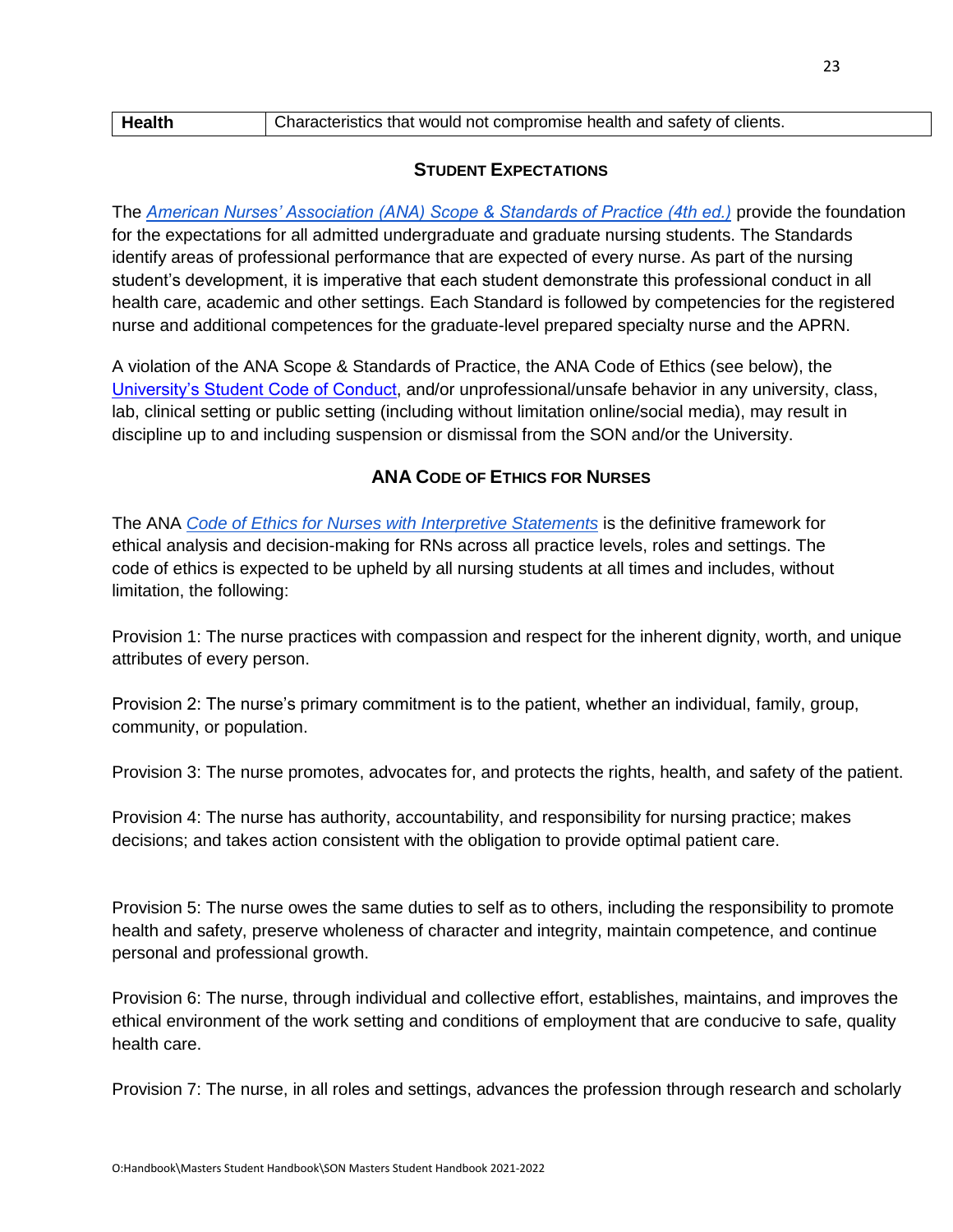inquiry, professional standards development, and the generation of both nursing and health policy.

Provision 8: The nurse collaborates with other health professionals and the public to protect human rights, promote health diplomacy, and reduce health disparities.

Provision 9: The profession of nursing, collectively through its professional organizations, must articulate nursing values, maintain the integrity of the profession, and integrate principles of social justice into nursing and health policy.

#### <span id="page-23-0"></span>**MEDIA POLICY**

Divulging confidential patient and/or family information of any kind without authorization, including without limitation in-person, via telephone and/or via any electronic media (e.g., email, text, social media, or any other electronic communications of any kind), violates the applicable ethical, professional and legal standards, and may result in discipline up to and including suspension or dismissal from the SON and/or the University. See additional information from the ANA and National Council of State Boards of Nursing regarding the [Use of Social Media.](https://www.ncsbn.org/Social_Media.pdf)

In addition, the use of any language or materials, including without limitation in-person, via telephone and/or via any electronic media (e.g., email, text, social media, or any other electronic communications of any kind), may also result in discipline up to and including suspension or dismissal from the SON and/or the University if it:

- Contains illegal content;
- Violates any University or SON policy or any provision of this handbook;
- Constitutes fighting words, obscenity, defamation, invasion of privacy, harassment, threats, intimidation, or discrimination on a basis prohibited by federal or state law;
- Has the effect or likelihood of inciting imminent unlawful action;
- Conveys an imminent threat of physical harm to specific individuals, including without limitation inperson, via telephone and/or electronic communications, the internet, and/or any other social media.

#### <span id="page-23-1"></span>**OU J[UDICIAL](#page-23-1) PROCESS**

All members of Oakland University's academic community are expected to practice and uphold standards of academic integrity. Academic integrity means representing oneself and one's work honestly. Misrepresentation is cheating since it means the student is claiming credit for ideas or work not actually his or her own and is thereby seeking a grade that is not actually earned. All academic misconduct allegations are forwarded to the Dean of Students office and adhere to the [student judicial system.](https://oakland.edu/deanofstudents/student-code-of-conduct/scc-hearing-process/index)

#### <span id="page-23-2"></span>**OAKLAND U[NIVERSITY](#page-23-2) FORMAL COMPLAINT/INCIDENT REPORT PROCESS**

Students, faculty, staff, parents, and others are strongly encouraged to report behaviors that they feel are concerning, worrisome, or threatening (no matter how small or insignificant that may seem). The link to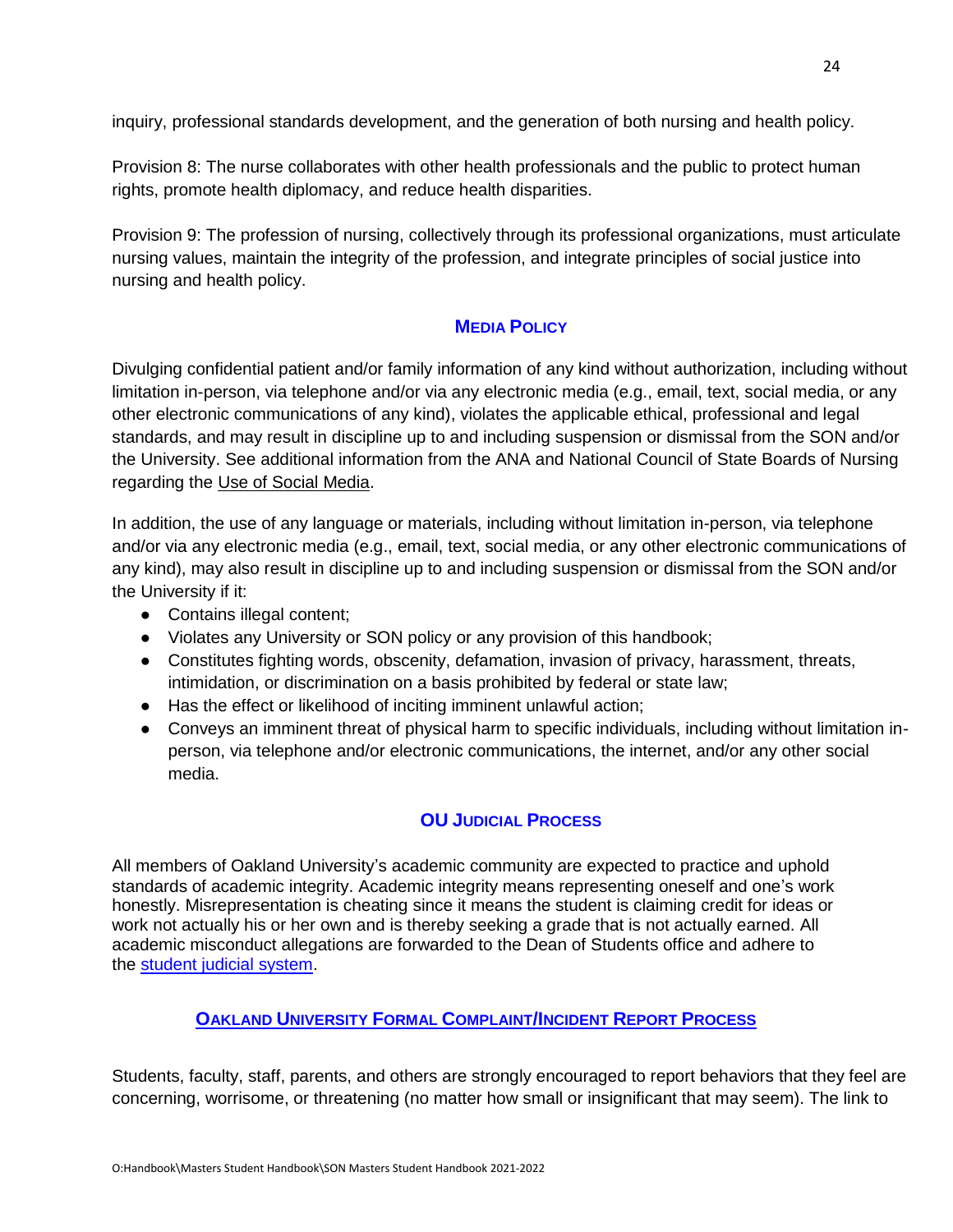submit a formal complaint or report an incident of concern can be found at the [OU Dean of Students](https://www.oakland.edu/deanofstudents/faculty-staff-resources/report-an-incident/)  [website.](https://www.oakland.edu/deanofstudents/faculty-staff-resources/report-an-incident/) Imminent threats should immediately be reported to the Oakland University Police Department (OUPD).

## **UNIVERSITY GRADUATE TRANSFER CREDIT POLICY**

<span id="page-24-0"></span>With the approval of the Track Director/Coordinator and Oakland University Graduate School, selected credits for prior graduate coursework earned at another accredited U.S. college or university may be transferred to count toward an Oakland University degree. The student must have earned graduate level credit in the course according to the institution at which the course was taken. Students must complete one semester in their graduate program at Oakland and be in good academic standing (not on probation or limited standing) before the Transfer Credit Request can be given final approval. Students should be prepared to provide the graduate program adviser a catalog copy of the course description from the former institution and/or a course syllabus.

To receive consideration for graduate work completed elsewhere but not used toward another degree, the student must:

- 1. Submit official transcripts to Oakland University Graduate School;
- 2. Request transfer credits for graduate credits earned from an accredited institution that carry a grade of 3.0 (B) or better;
- 3. Request transfer credits for credit earned within 6 years of the time the OU degree will be conferred;
- 4. Request transfer credits for courses labeled "graduate" and numbered 5000 and above;
- 5. Not request transfer credits for courses graded pass/fail, credit/non-credit or satisfactory/unsatisfactory.

Oakland University does not provide transfer credit for life experience, credit by examination, independent study courses or noncredit courses.

The total number of graduate credits transferred may not exceed nine, and no more than one credit will be awarded per week of instruction (i.e., a 4-credit course must meet a minimum of 14 hours per week for four weeks-a minimum total of 56 class hours or 47 clock hours of instruction).

The Transfer Credit Request form is available on the Web site [www.oakland.edu/gradstudy.](https://www.oakland.edu/grad/current-graduate-students/forms/) Approved graduate transfer credit will appear on the student's official transcript.

#### **INDEPENDENT STUDY OPTION**

<span id="page-24-1"></span>Independent study (NRS 6990 - 1 to 12 credits) is available to students with consent of the Track Director/Coordinator and the Associate Dean. Options include:

- 1. Independent study of a nursing issue, exploration of a topic or trend in practice.
- 2. Participation in a preceptorship experience (includes clinical experience in a health care agency under the supervision of a faculty member).
- 3. Nursing Laboratory assistantship.
- 4. Advanced exploration of a topic in nursing administration or practice.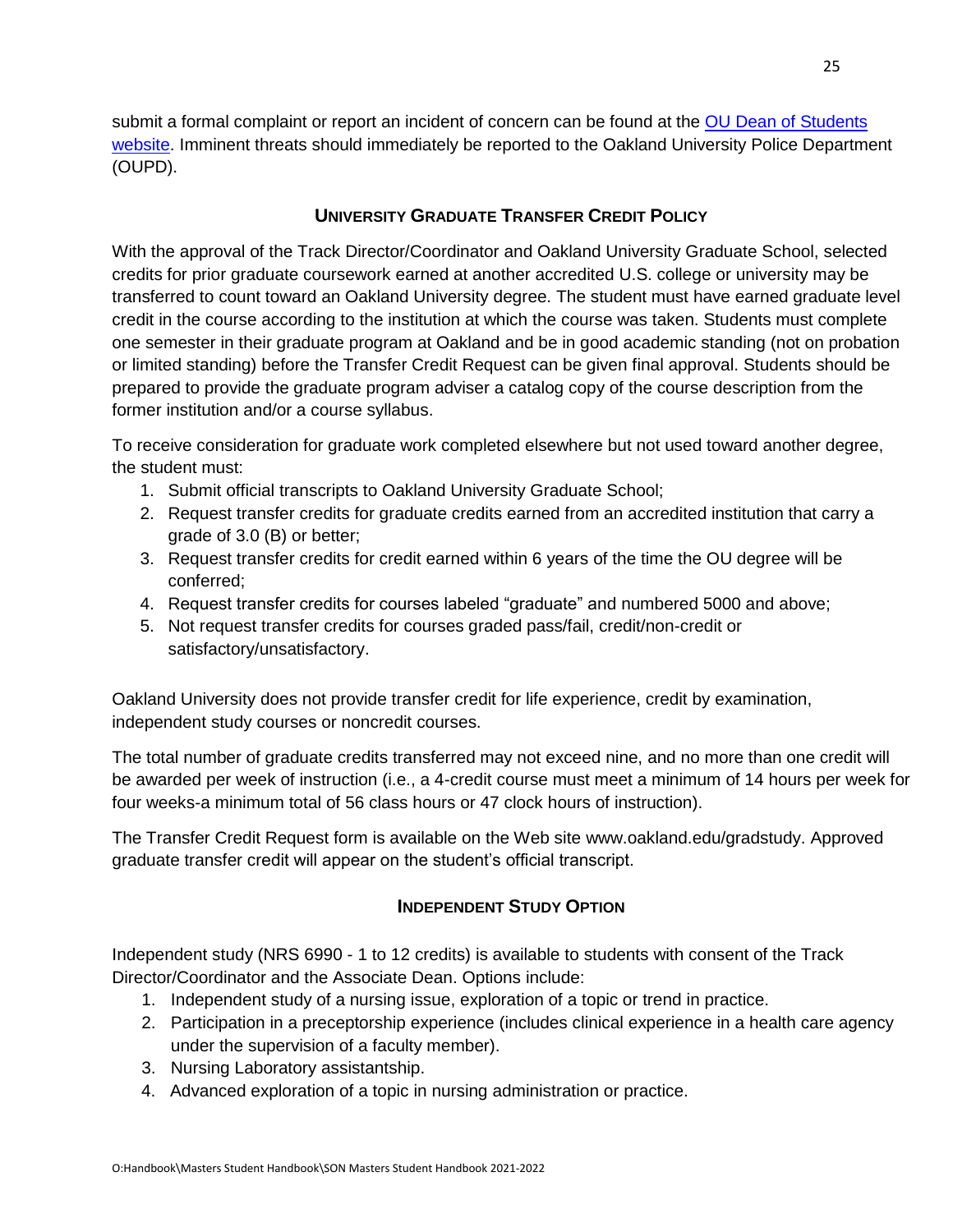## **PETITION OF EXCEPTION TO AN ACADEMIC POLICY OR REQUIREMENT**

<span id="page-25-0"></span>Graduate academic policies and requirements have been formulated by the Graduate Council and University Senate with the goal of ensuring academic quality. It is the responsibility of each graduate student to be familiar with the information published in the Graduate Catalog and to know and observe all policies, requirements and procedures related to their graduate program. The OU Graduate Catalog contains official information about degree programs, policies, procedures, and resources. The OU Graduate Catalog may be found on the Graduate School website.

Graduate academic policies and requirements are to be equitably and uniformly enforced. Circumstances occasionally occur that warrant individual consideration. A graduate student, who believes that there are compelling reasons for a specific policy or requirement to be waived or modified, should submit an electronic petition.

Decisions regarding petitions are made by the Graduate Committee on Instruction of the OU SON and the Graduate School. Check with your Academic Adviser for a specific deadline date for submitting this form.

## **COURSE WAIVER/SUBSTITUTION FOR A GRADUATE PROGRAM REQUIREMENT**

<span id="page-25-1"></span>Students admitted to a graduate program are expected to complete the program requirements according to the OU Graduate Catalog. On occasion, a required course in a graduate program may not be available or may no longer be offered due to program changes. With advanced approval from the Track Director/Coordinator and the Graduate School, a student may request a course requirement be waived and another OU course substituted.

When there is just cause for the substitution, a student must submit a Course Waiver/Substitution Request form. Please work with your Academic Adviser if you believe you should submit a course waiver/substitution petition.

## **FAMILY EDUCATIONAL RIGHTS AND PRIVACY ACT (FERPA)**

<span id="page-25-2"></span>The federal Family Educational Rights and Privacy Act (FERPA) of 1974 pertains to confidential student educational records. This legislation allows students the right to view their own confidential educational records upon request and defines the use of these records by others. The OU dean of students is the university compliance officer for the FERPA. OU is subject to the provisions of the FERPA. Accordingly, student grades may not be publicly posted in any form that violates the confidentiality of student records**.**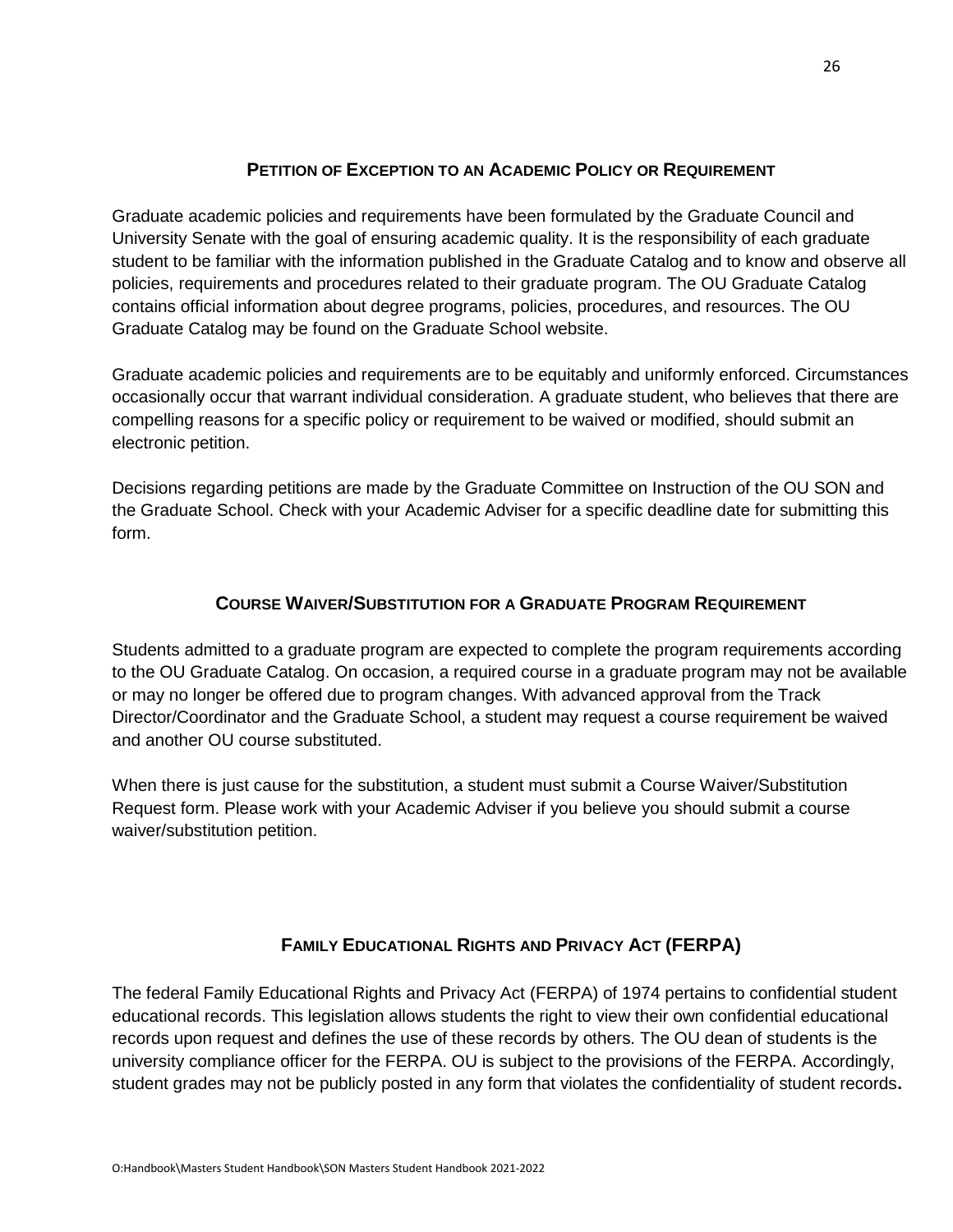#### **WITHDRAWAL POLICY**

<span id="page-26-0"></span>A student who wants to withdraw from nursing courses or the SON must notify their Academic Adviser and Track Director/Coordinator. Please work with your Academic Adviser for more information.

#### **LEAVE OF ABSENCE POLICY**

<span id="page-26-1"></span>SON graduate students may go "on-leave" for up to one year (a total of no more than 12 months). Prior to going on-leave, the student is required to meet with their Academic Adviser and Track Director/Coordinator and then complete the OU Leave of Absence form. Returning to SON coursework is contingent upon space availability. Please contact your Academic Adviser if you are interested in taking a leave from your program.

<span id="page-26-3"></span><span id="page-26-2"></span>Students on student loan or financial aid programs should determine the consequences that such a leave may have on their repayment status and contact Student Financial Services at 248-370-2550.

## **POLICIES AND PROCEDURES FOR PROGRESSION, RETENTION, AND DISMISSAL IN THE SON GRADUATE PROGRAM**

*Approved by the School of Nursing FA on April 23, 2020*

## **MINIMUM REQUIREMENTS FOR CONTINUING IN THE GRADUATE PROGRAMS OF THE SON**

<span id="page-26-4"></span>Once admitted to the School of Nursing (SON), graduate nursing students are required to earn a minimum grade of B or higher in each course. In courses graded satisfactory/unsatisfactory progress, students are required to earn a course grade of "satisfactory progress" (SP) to progress in their program. SON courses may be repeated only one time. Students enrolled in the BSN-DNP Nurse Anesthesia program should refer to the OU-Beaumont Graduate Program of Nurse Anesthesia Student Handbook for information related to grading, probation, progression, and dismissal.

SON graduate students who do not meet these standards will be placed on probation with conditions imposed for retention in the program or they may be dismissed from the program.

Probation: An OU SON graduate student will be placed on probation if the student receives one (1) nursing course grade below a B or a grade of Unsatisfactory progress (NP). Students, who withdraw from a course after receiving a failing midterm grade, will be counseled. Students who withdraw from a course more than once may be placed on probation or recommended for dismissal from the program. Upon written receipt of notification of placement on probation, the student will also be notified of the conditions necessary for him/her to continue in the graduate nursing program by the Associate Dean with a copy of the notice placed in the student's file.

An independent study course or a competency exam cannot be used as a substitute for a failed course. The student must also develop a written plan for success in meeting the conditions of probation and a copy will be placed in the student's file.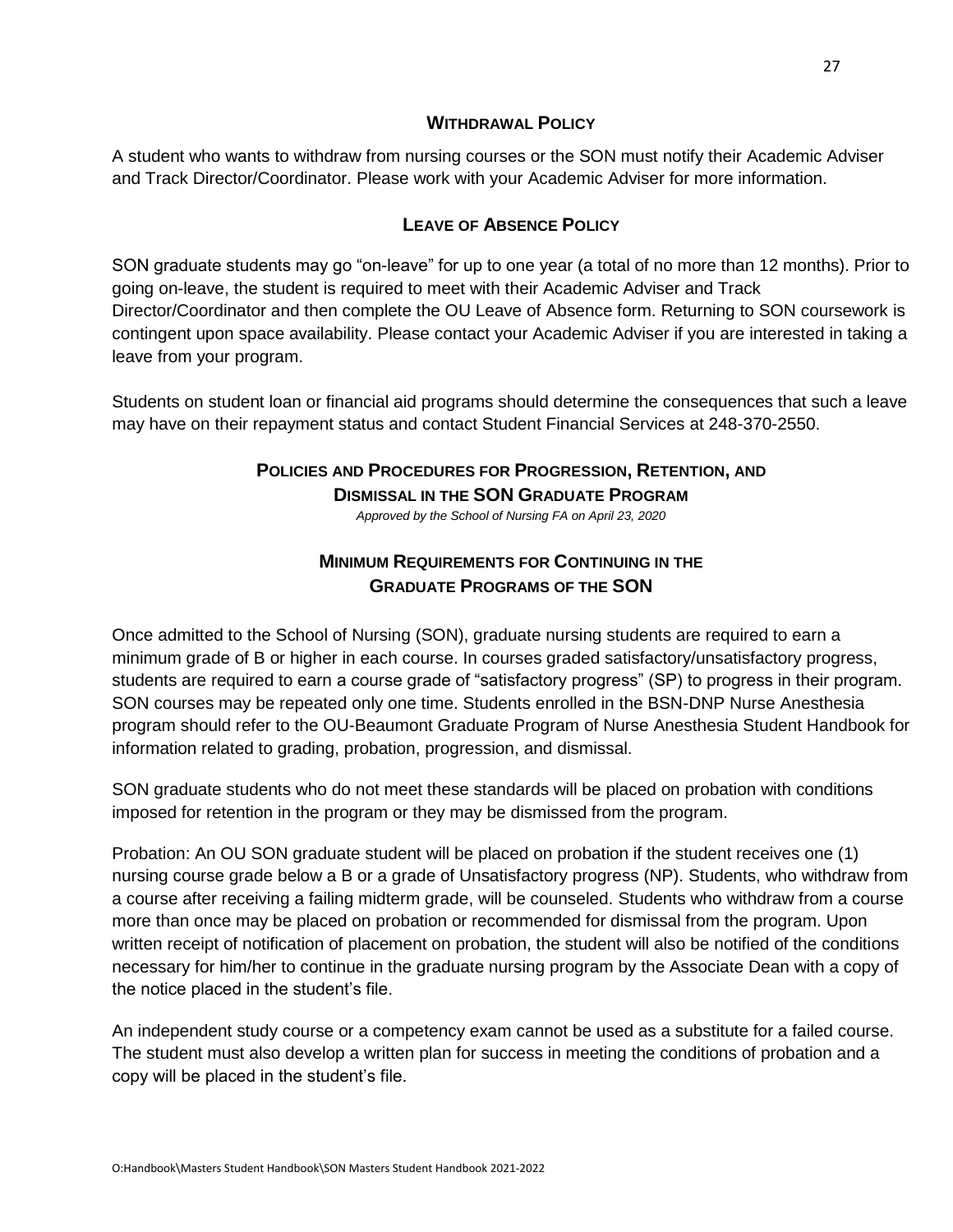Dismissal: A graduate student will be dismissed from the SON if they:

- 1. Receive a grade below B in more than one (1) nursing course;
- 2. Receive a grade of Unsatisfactory progress (NP) in more than one (1) course;
- 3. Withdraw from more than one course after having received a failing midterm grade;
- 4. Fail to fulfill the conditions of probation; or
- 5. Exhibit unsafe, unethical, or unprofessional behavior in any academic or clinical setting.

**Note**: A grade less than B or NP are both failing grades and thus receiving either consecutively will be considered grounds for dismissal.

#### **RESOLUTION OF AN ISSUE WITH THE EVALUATION/GRADING PROCESS**

<span id="page-27-0"></span>Faculty are expected to evaluate student work according to academic standards. It is faculty prerogative to assign student grades utilizing their academic/professional judgment. The only person who can change a grade is the faculty member who initially assigns the grade. Grades cannot be grieved, only the process by which they were assigned.

If an OU SON student believes they has been graded in an arbitrary or capricious manner, or not afforded due process, they may discuss the issue with the faculty who assigned the grade. Capricious grading is defined as the following:

- 1. The assignment of a grade to a particular student on the basis of something other than performance in the course.
- 2. The assignment of a grade based on a substantial departure from the instructor's stated criteria as described in the course syllabus.

In order to attempt a resolution of the grading issue, the student must first meet in person with the faculty who assigned the grade. If the issue remains unresolved after meeting with the faculty who assigned the grade, the student may choose to meet with the Faculty of Record (FOR) for the course. If the student chooses not to meet with the course FOR, the grading issue is considered resolved and no further action is taken. If the student meets with the course FOR, and the issue is unresolved the student may request a Grievance Hearing.

#### **GRIEVANCE PROCEDURE**

#### <span id="page-27-1"></span>**Grievance Process Step 1: Initial Notification of Intent to File a Grievance**

The Grievance procedure is to be initiated by the student within two business days of receipt of grade. Receipt of grade is defined as when grades are available for student viewing on the Oakland University SAIL system. It is the student's responsibility to check their grades. In the case of partial semester courses, receipt of grade is defined as when the grade is reported to the student by the faculty member. A grievant's statement must be submitted in writing by the student through OU email to all of the following simultaneously; the faculty who assigned the grade, the course Faculty of Record, and the Associate Dean.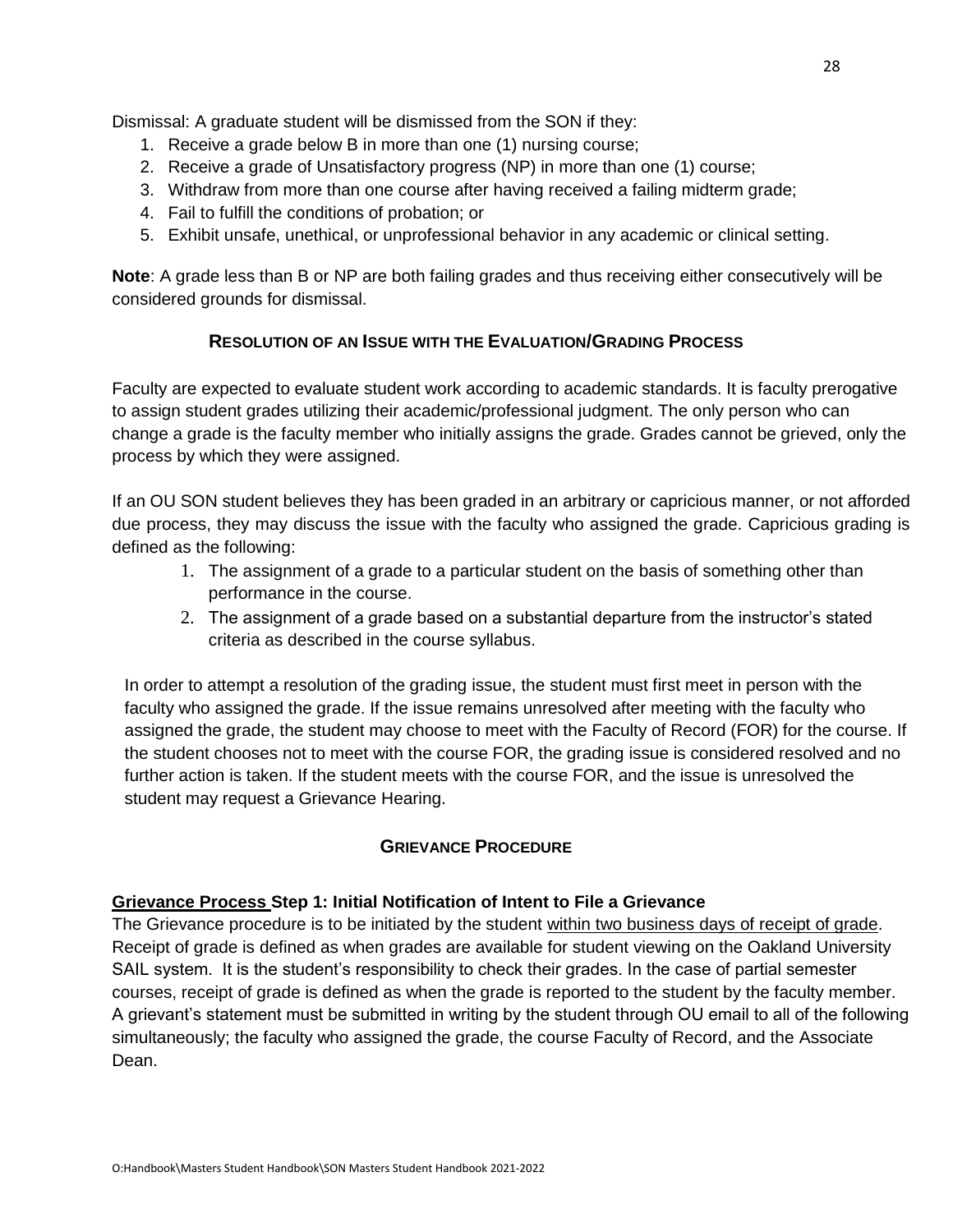#### **Grievant's Statement**

The *Grievant's Statement* must include the course name and number, the student's name, and faculty member(s) involved, and a summary stating the specific policies, procedures, or due process violated. Further, the statement must include the specific actions upon which the violations are based and what actions were taken to resolve them. The *Grievant's Statement* must be kept to one typewritten page. Supplementary materials relevant to the complaint may be attached to support the grievance. The student assumes the burden of proof in the grievance procedure. A student who initiates the grievance process may continue with their *Plan of Study* assuming all prerequisites have been met until the process is resolved. [Student Grievance Form](https://www.oakland.edu/nursing/student-resources/forms/)

#### **Faculty Advocate**

The student may request a School of Nursing faculty member act as an advocate to assist with understanding the grievance process and procedure. At the student's request the School of Nursing faculty member, acting as an advocate, may attend the Grievance Hearing meeting. The faculty advocate may make a statement on behalf of the student before the panel makes its final decision.

#### **Grievance Process Step 2: Preparation for Grievance Hearing**

Submission of any supporting documentation for the grievance must be submitted to the Associate Dean's office within two business days. The student's file with all materials associated with the grievance will be held in the Associate Dean's office for review by members of the *Grievance Panel*.

#### **Grievance Process Step 3: Grievance Hearing**

The *Grievance Panel* will convene on the third assigned grievance day. The *Grievance Panel* will review all materials submitted by the grievant and faculty. The Panel will meet separately with the grievant and the faculty involved with the grievance.

#### **Grievance Panel Statement**

The *Grievance Panel* will submit a written one-page recommendation regarding the student's grievance to the Dean within two business days after completion of the hearings. The written recommendation will include the course name and number, the student and faculty member(s) involved, and a summary of the evidence and the policies and procedures upon which the Panel based its recommendation. Supplementary materials relevant to the recommendation may be attached.

#### **Final Grievance Recommendation**

The Dean shall act upon the *Grievance Panel's* recommendation within 24 clock hours of receipt of the materials. The decision of the Dean is final. The student will be notified of the Dean's decision in writing via the student's OU email and by Certified Mail. Faculty involved in the grievance will be notified of the Dean's decision by OU email.

#### **Withdrawal of Grievance**

A student initiating the grievance procedure may withdraw the grievance at any time by writing the Associate Dean via OU email.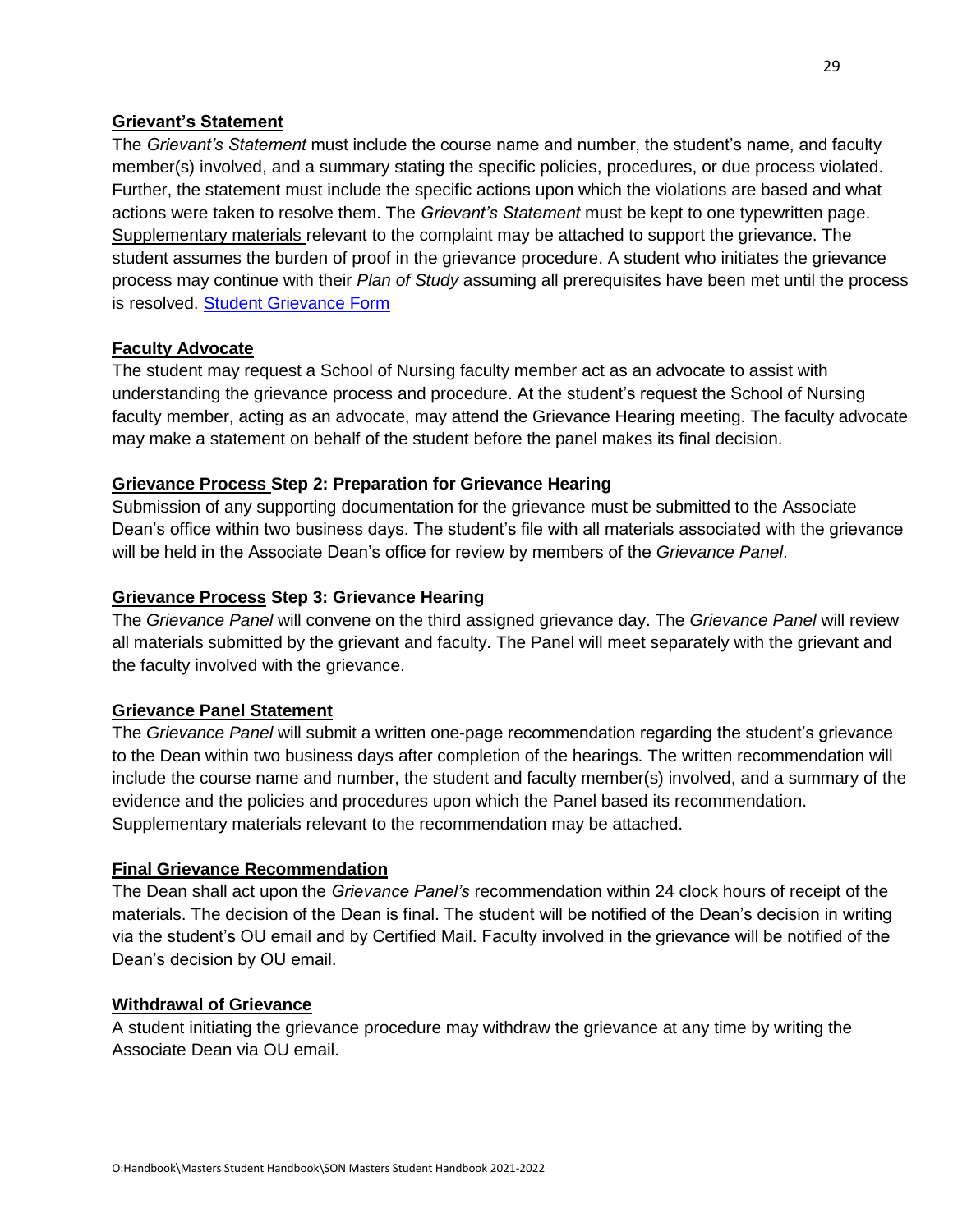## **Procedure to Appeal a Dismissal from a SON Graduate Track**

<span id="page-29-0"></span>The appeal procedure for academic dismissal is a closed, internal proceeding. As such, there is no institutional attorney or other representation at a hearing. The decision to reinstate a student will be made in the sole or absolute discretion of Graduate Study and the Dean of Graduate Education.

In general, reinstatement may be granted in cases where either the intent of the procedure was not followed or where there are additional, extenuating circumstances that affected the student's performance that were unknown at the time of the initial recommendation to Graduate Study.

#### **Step 1**

Following receipt of a letter of dismissal from Oakland University Graduate School, the student has three months to appeal the dismissal. If the student wishes to appeal, the student must write a letter to the Dean of Oakland University Graduate School, with a corresponding copy to the chair of the relevant graduate program or department. The appeal must cite an appropriate cause for consideration of the appeal, providing information on the reason(s) for reinstatement and substantial evidence or extenuating circumstances in support of reinstatement. Disagreements over evaluation of academic quality or the decision of a graduate program unit to remove a student from an internship, practicum, clinical site, or service-learning placement must be appealed within the academic graduate program.

#### **Step 2**

Within thirty (30) calendar days of receipt of a student's appeal, the Dean of Oakland University Graduate School will seek written input from the Chair or Program Coordinator of the relevant graduate program or department. The graduate program or department has fourteen (14) calendar days to send written input to the Dean of Oakland University Graduate School. The Dean of Oakland University Graduate School will review the case, based upon the appeal and written input from the graduate program and/or department.

The Dean of Oakland University Graduate School may either 1) uphold the dismissal status or 2) reverse the decision of the graduate program and/or department.

If the Dean of Oakland University Graduate School is satisfied that there is no valued basis for reinstatement and that the proceedings regarding the student have met the stated procedure and requirements, the appeal for reinstatement will be denied. If there is a reason to overturn the dismissal, the student will be reinstated on academic probation until such time as the student meets all academic requirements and standards or is returned to good academic standing.

The decision of the Dean of Oakland University Graduate School is final.

#### **Reversal of Department Decision to Dismiss**

Should the Dean of Oakland University Graduate School find that the graduate program unit or department did not follow proper procedures, or unprofessional conduct is a concern, which might have affected the graduate program decision of dismissal, the appeal may be subject to reversal.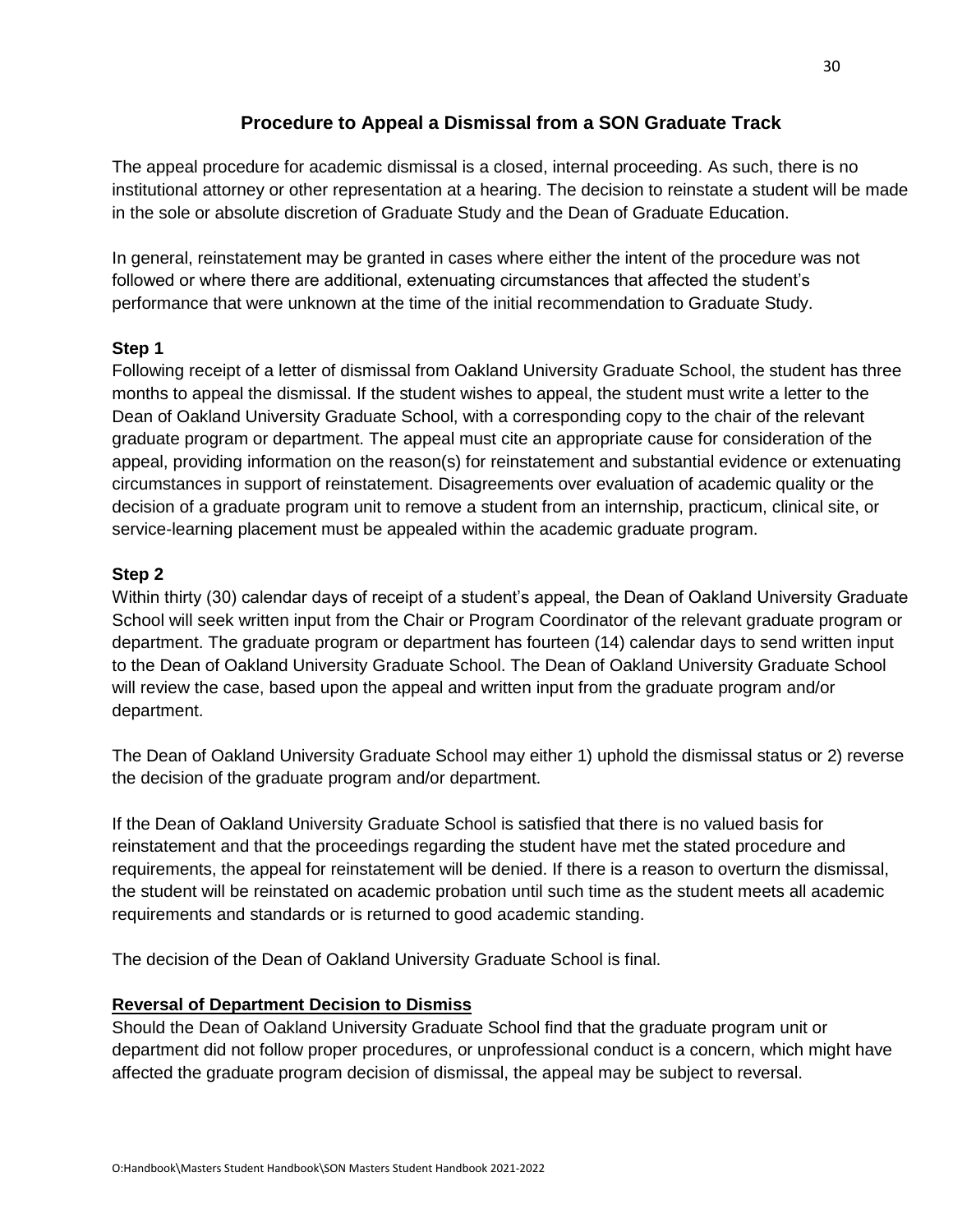In such a case or in any other case deemed appropriate by the Dean of Oakland University Graduate School, advice from the Graduate Council Subcommittee on Academic Graduate Conduct may be sought at the discretion of the Dean of Oakland University Graduate School.

Following the investigation or advice from the Graduate Council Subcommittee on Academic Graduate Conduct and the final review by the Dean of Oakland University Graduate School, the result will be conveyed in writing to the student, the graduate program unit and the dean of the respective College or School.

#### **APPLY TO GRADUATE**

<span id="page-30-0"></span>A formal application for a degree to be conferred must be filed online by the degree candidate. Information about and instructions for the formal application are available at [Apply for Graduation.](https://www.oakland.edu/grad/current-graduate-students/graduation/) If the application is not submitted by the deadlines set by the Graduate School and Oakland University, degree conferral may be delayed even though all other degree requirements may have been completed on time. Degree conferral requires that the student be in good academic standing and that all requirements for the degree have been completed satisfactorily.

#### **GRADUATION AND COMMENCEMENT**

<span id="page-30-2"></span><span id="page-30-1"></span>Commencement is the ceremony that celebrates degree completion, and student participation may occur when the student has met all academic degree requirements. Participation in the commencement ceremony does not imply that a student has officially graduated. Commencement ceremonies are held twice each year. The May ceremony recognizes Winter Semester (April) graduate degree candidates and the December ceremony is held for Summer (August) and Fall Semester (December) graduate degree candidates. Only degree-seeking students may participate in commencement. Students earning graduate certificates are not eligible to participate in Commencement. Please visit Commencement for more information about commencement fairs and the ceremony.

## **SCHOOL OF NURSING GRADE CONVERSION SCALE**

| <b>PERCENTAGE</b> | <b>GPA</b> |
|-------------------|------------|
| 95.00-100.00      | А          |
| 90.00-94.99       | А-         |
| 85.00-89.99       | B+         |
| 80.00-84.99       | в          |
| 75.00-79.99       | B-         |
| 70.00-74.99       | C+         |
| 65.00-69.99       | С          |
| 60.00-64.99       | $C-$       |
| 55.00-59.99       | D+         |
| 50.00-54.99       | D          |
| $0.00 - 49.99$    | F          |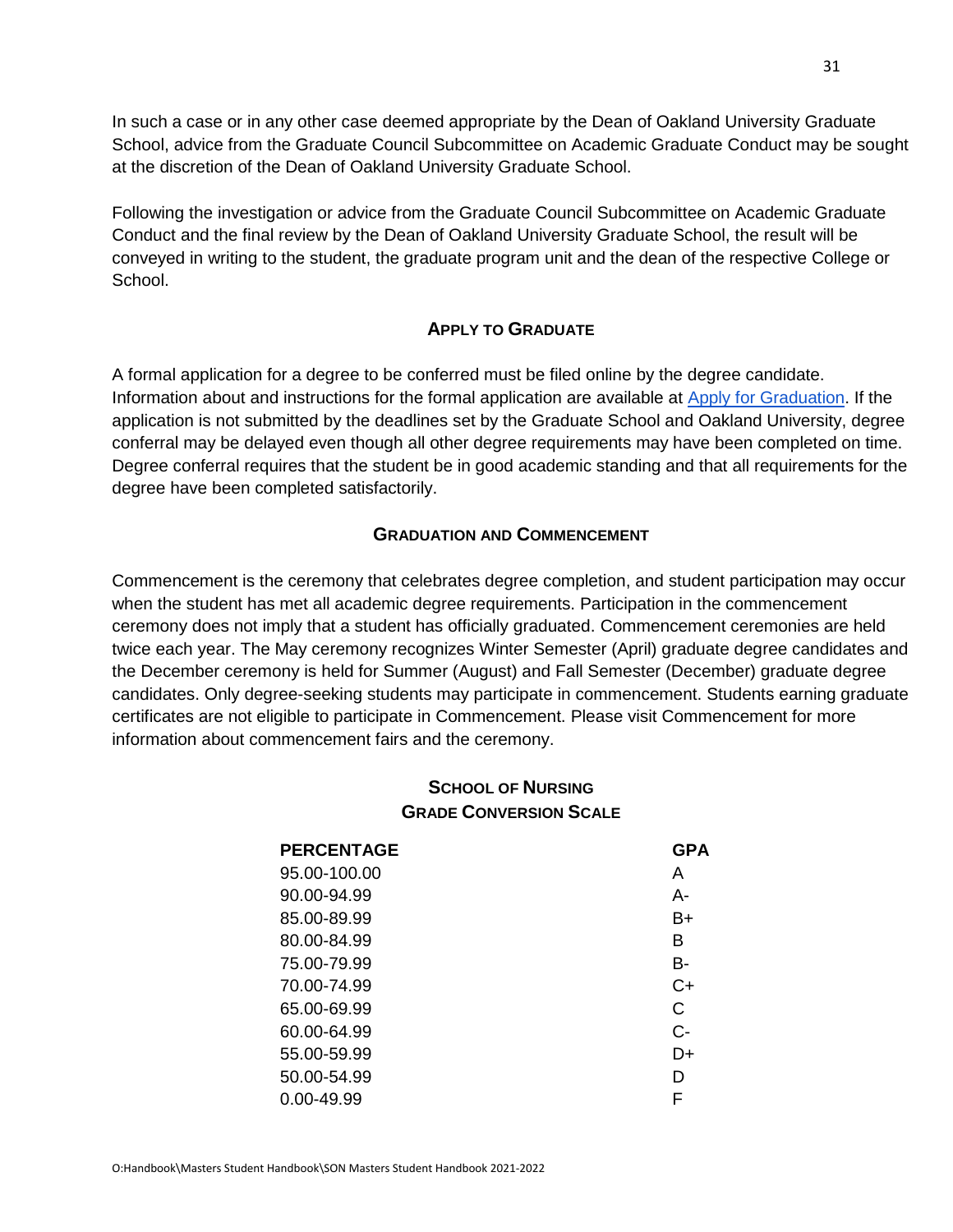## Appendix A

## **Graduate Project (GP) Approval Form**

*Approved by the SON GCOI in Winter 2020*

<span id="page-31-0"></span>

| <b>Graduate Project</b> |
|-------------------------|

Project Title:

Agency (name, location if applicable):

Agency Representative Granting Approval (Include email/letter of support from agency where GCPP completed if applicable):

#### **AUTHORSHIP AGREEMENT**

The student(s) and faculty agree to the following in regards to authorship of any published material, posters, and/or presentations based on this project. (Check one only).

\_\_\_Faculty does not wish to be included in the authorship of any published materials.

\_\_\_Faculty must be included in the authorship of the first published article only.

\_\_\_Faculty must be included in the authorship of the first published article, first poster, and first presentation.

\_\_\_Faculty must be included in the authorship of ALL published materials, posters, and presentations based on this project.

| Student signature  | Date |
|--------------------|------|
| Student signature  | Date |
| Faculty signature_ | Date |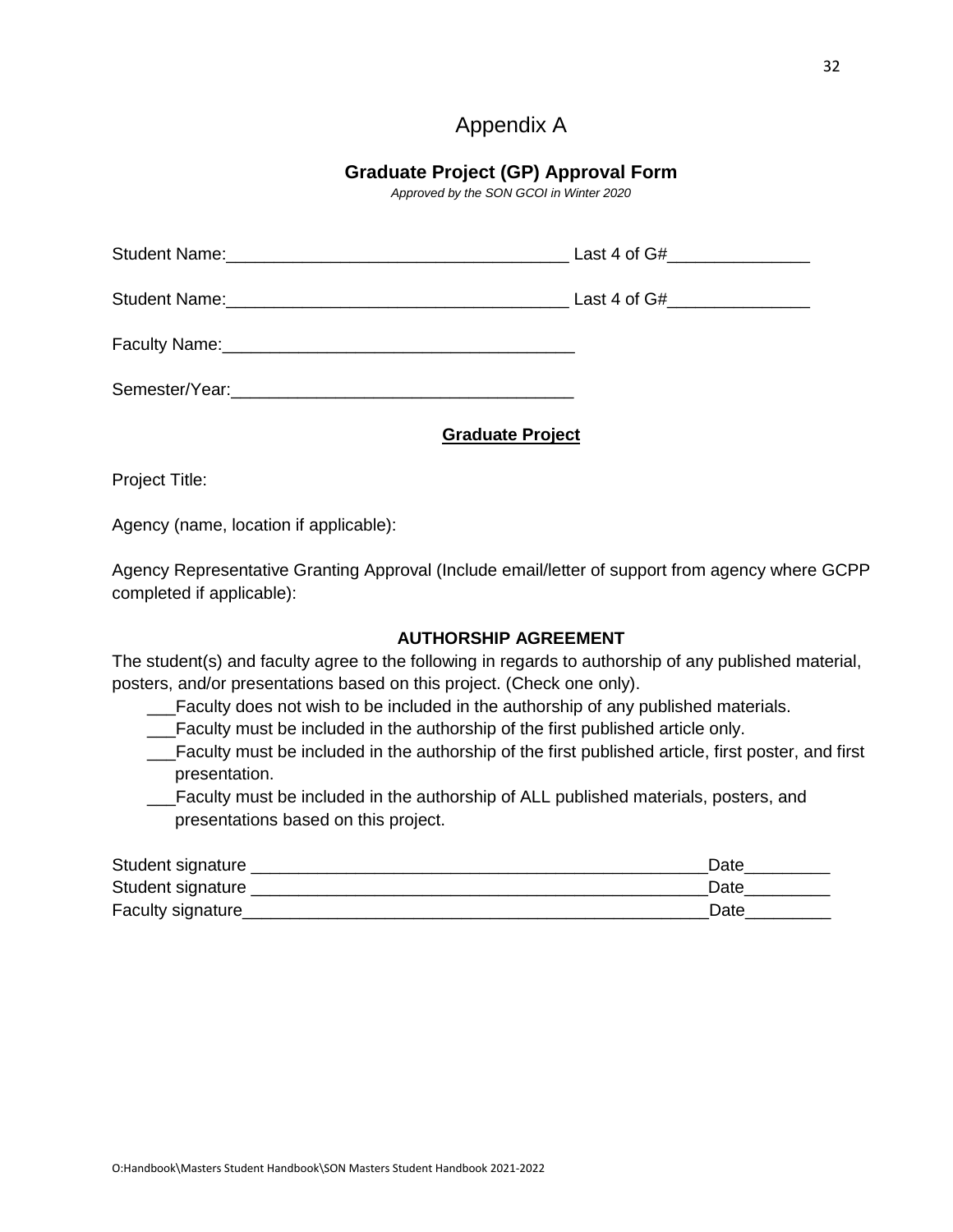## **APPENDIX B**

## **Graduate Project Sequence**

*Approved by the SON GCOI in Winter 2020*

#### <span id="page-32-0"></span>1. Graduate Project Proposal

Students will first write a proposal outlining support and rationale for their suggested graduate project (GP). The proposal must be approved by faculty prior to beginning work on the GP. The Proposal will later be used as the first sections of the Final Paper.

- a. Introduction
- b. Background/Project Significance
	- Literature review demonstrating knowledge or practice gap
	- Support from analysis of journal articles, clinical environment, or guiding documents for practice
- c. Purpose Statement
	- Clearly and concisely states goal of project
- d. Theoretical Framework
	- Identify a theoretical framework to support project development
- e. Project Description
	- Project Type (ex. education initiative, policy development, practice/procedure change)
	- Method of Delivery/Implementation (ex. Power Point Presentation, educational poster/hand out, policy)
	- Target audience (ex. patients, health care providers, multidisciplinary team, peers)
- f. APA format, citations, and a reference list are required
- 2. GP Proposal Approval
	- a. Faculty will review the submitted proposal (as outlined in "a-f") and provide feedback to the student
	- b. Once all necessary revisions have been completed, students will submit a final proposal for faculty approval
- 3. Development of GP
	- a. Once final approval of the GP proposal has been granted, students may begin development of their project (outlined in letter "e" of the GP Proposal)
	- b. Faculty will review the submitted project and provide feedback to the student
	- c. Once all necessary revisions have been completed, students will submit the final project for faculty approval
- 4. Implementation of GP
	- a. Once approved, students will implement their project with the target audience identified in "e" of the GP Proposal
- 5. Evaluation of GP
	- a. Students will evaluate project implementation through feedback obtained from the identified target audience and through student self-assessment.
- 6. Completion of Final Paper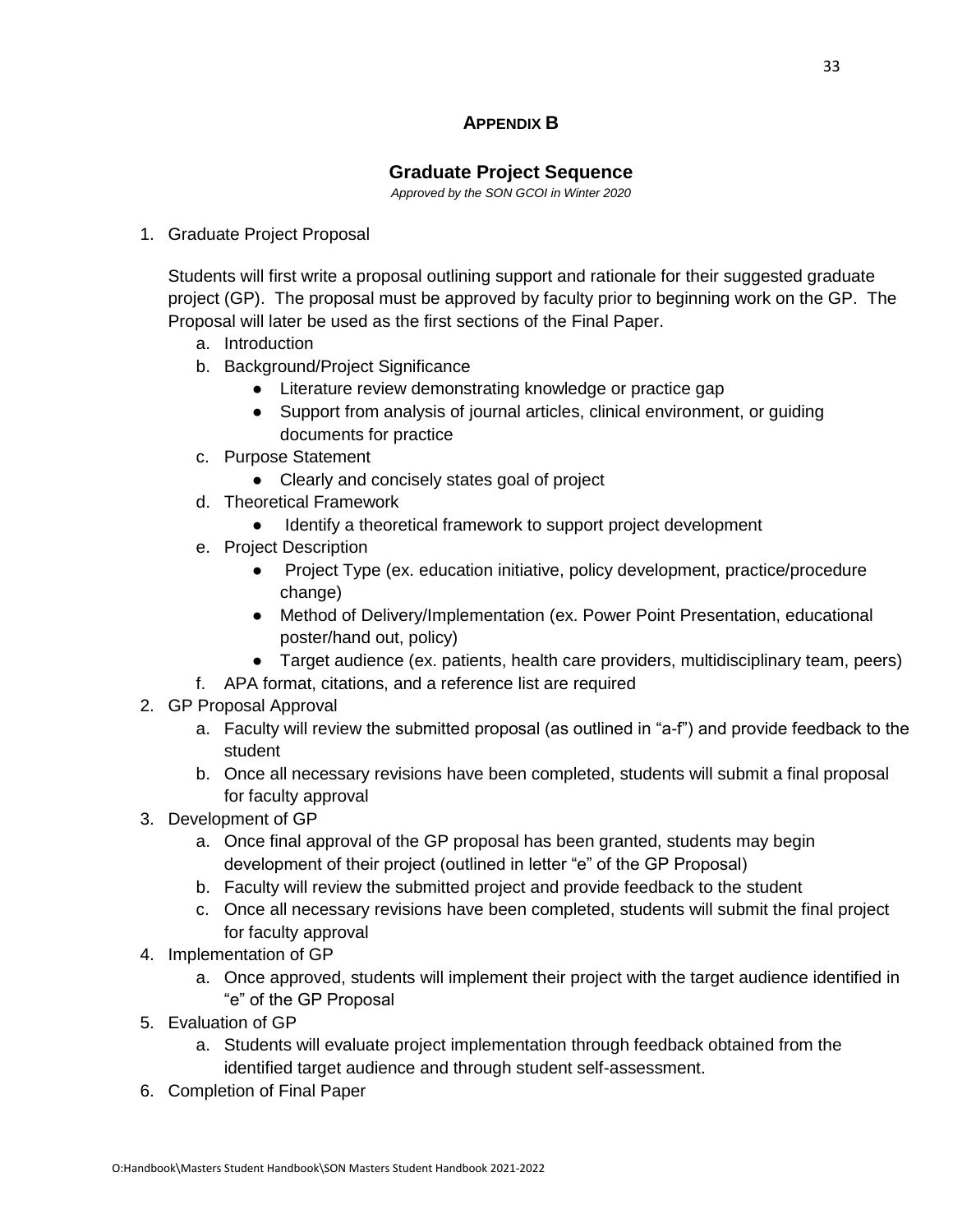- a. Complete final paper using the following outline (steps 1-5 reflect work completed on the GP Proposal and may require revision after GP implementation.)
	- 1. Introduction
	- 2. Background/Project Significance
	- 3. Purpose Statement
	- 4. Theoretical Framework
	- 5. Project Description
	- 6. Evaluation
	- 7. Clinical Implications
	- 8. Project Limitations
	- 9. Recommendations for Practice
- 7. Final Paper Approval
	- a. Faculty will review the submitted final paper and provide feedback to the student
	- b. Once all necessary revisions have been completed, students will submit a final paper for faculty approval
- 8. Dissemination of Graduate Project Results
	- a. Students must formally share information related to their GP, in the form of a presentation, with peers in their **GP course**
	- b. Students may also be expected to share GP results with the agency in which the GP was completed if previously agreed upon the agency
- 9. Completion of the Graduate Project Course
	- a. Once the final paper has been approved by faculty, and the student has successfully disseminated GP results, the GP Title Page must be submitted for faculty signature

A copy of the completed GP with faculty signature on the Title Page must be submitted to the Assistant for the Program Directors upon course completion.